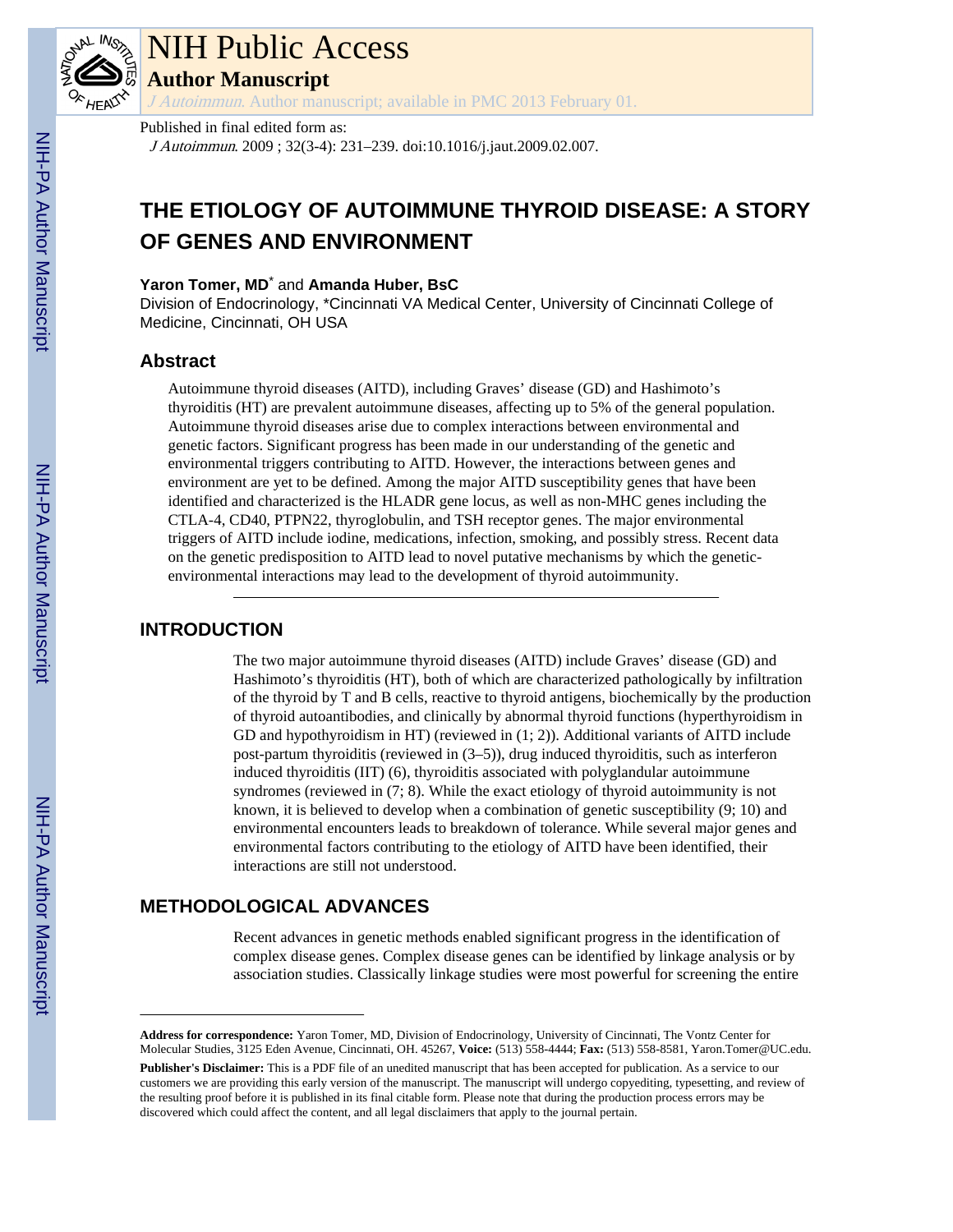genome while association studies were mostly utilized for candidate gene analysis. However, genome wide associations (GWAS) have become a reality and proved to be a powerful tool for gene mapping.

#### **Linkage analysis**

The principle of linkage analysis is based on the premise that if two genes or polymorphisms are close together on a chromosome they will co-segregate in families. The likelihood that a recombination will occur between them during meiosis is inversely related to the distance between them. Therefore, if a polymorphic marker is close to a disease susceptibility gene, its alleles will co-segregate with the disease in families. The measure of the likelihood of linkage between a disease and a genetic marker is the LOD (logarithm of odds) score (11). The LOD score is the base-10 logarithm of the odds ratio in favor of linkage. According to widely accepted guidelines, in complex diseases a LOD score of  $>1.9$  is suggestive of linkage, while a LOD score of >3.3 indicates significant linkage in studies using the parametric approach. Linkage is confirmed if evidence for linkage is replicated in two separate data sets (12).

#### **Association analysis**

Association analysis is highly sensitive and may detect genes contributing <5% of the total genetic contribution to a disease. Association analyses are performed by comparing the frequency of the allele studied (e.g. HLA-DR3) in a dataset of patients and in ethnically matched controls. If the allele tested is associated with the disease it will appear significantly more frequently in patients than in controls. The probability of having the disease in an individual positive for the allele compared with an individual negative for the allele is estimated by the relative risk (13). There are at least two possible explanations for the existence of an association between an allele and a disease: 1) the associated allele itself is the genetic variant causing an increased risk for the disease; 2) the associated allele itself is not causing the disease but rather a gene in linkage disequilibrium with it (14).

#### **Candidate gene analysis**

Candidate genes are genes which are selected by virtue of their physiological functions, as possible contributors to disease etiology. If a candidate gene causes a disease, then markers inside or flanking this gene will be associated and linked with the disease. The candidate gene approach enabled the identification of several AITD susceptibility genes (e.g. CTLA-4, see below).

#### **Whole genome screening**

Whole genome screening is a powerful tool, as it enables scanning the entire human genome for a disease gene without any prior assumptions on disease pathogenesis. Whole genome screening by linkage is performed by testing a panel of markers which span the entire human genome for linkage with a disease in a dataset of families in which the disease aggregates. Since linkage spans large distances one can scan the entire human genome by linkage using approximately 400–500 polymorphic markers at an average inter-marker distances of 10–20 Mb (15). If one or more markers in a certain locus show evidence for linkage with the disease this locus may harbor susceptibility gene for the disease studied. Linked regions can then be fine mapped and the genes identified (16).

Up until recently whole genome scanning was possible only using linkage because the linkage intervals needed between markers are 10–20 Mb while for genome-wide screening by association analysis one would need to employ approximately 500,000 markers at much shorter distances (approximately  $<$  50 Kb). The completion of the HapMap project (17) has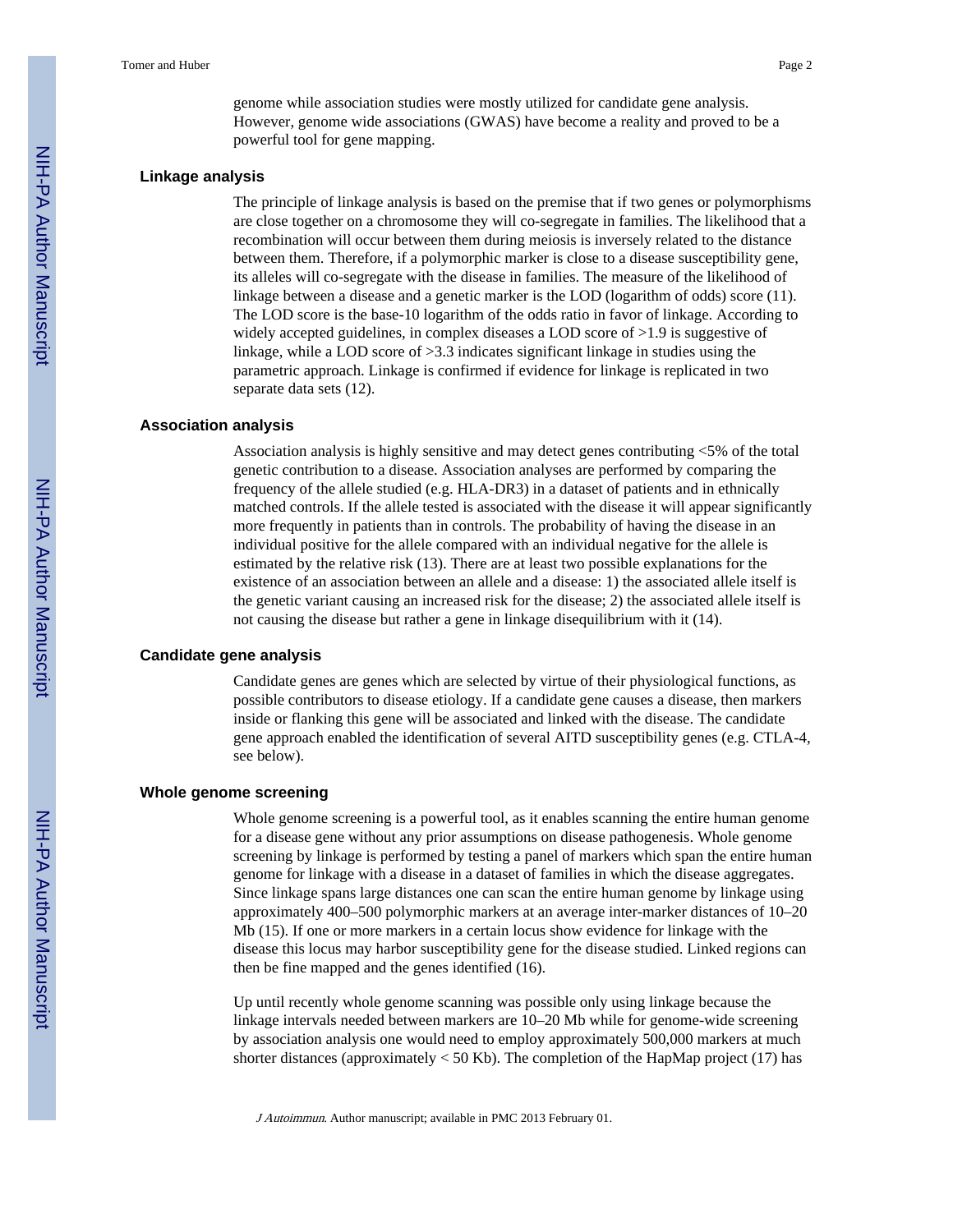made whole genome scanning by association studies feasible (18). The HapMap project genotyped more than one million single nucleotide polymorphisms (SNPs) spanning the entire human genome in four ethnically distinct human populations and tested these SNPs for linkage disequilibrium (LD) (17). The HapMap analysis demonstrated that the human genome is highly organized into discrete linkage disequilibrium blocks (LD blocks) which are flanked by recombination hot spots, or areas at which recombinations are much more likely to occur. Recombinations are much rarer at the LD blocks with all the markers in each block in tight LD. This enabled the utilization of tag-SNPs (each SNP representing an entire linkage disequilibrium block) to test the entire human genome for association with disease. Moreover, microarray-based genotyping technology, enabled the typing of up to 500,000 SNPs in a single experiment. Thus, today it is possible to scan the entire human genome using densely spaced SNPs.

In summary, recent advances have made it possible to efficiently identify complex disease genes. As a result it became apparent that most complex diseases are influenced by numerous genes which interact with each other and with environmental factors. Using both the candidate gene approach and whole genome linkage studies, 6 AITD susceptibility genes have been identified and confirmed, HLA-DR, CD40, CTLA-4, PTPN22, thyroglobulin and TSH receptor.

#### **THE HLA-DR GENE LOCUS**

#### **Genetic studies**

The major histocompatibility complex (MHC) region, encoding the HLA glycoproteins, consists of a complex of genes located on chromosome 6p21 (19). HLA class II genes were the first genes to be tested in AITD. While initial studies analyzed different HLA-DR and DQ alleles in AITD (10), more recent studied focused on the specific peptide binding pocket sequences and 3-D structures that predispose to disease (20; 21). GD is associated with HLA-DR3 in Caucasians (reviewed in (22)). The frequency of DR3 in Caucasian GD patients was 40–50% and in the general population approximately 15–30%, resulting in an odds ratio (OR) for people with HLA-DR3 of up to 4.0 (23). Among Caucasians, HLA-DQA1\*0501 was also shown to be associated with GD (24; 25), but it appears that the primary susceptibility allele in GD is indeed HLA-DR3 (HLA-DRB1\*03) (26).

Data on HLA alleles in HT have been less definitive than in GD. Earlier studies showed an association of goitrous HT with HLA-DR5 (RR=3.1) (27) and of atrophic HT with DR3 (RR=5.1) in Caucasians (28). Later studies in Caucasians reported weak associations of HT with HLA-DR3 (29; 30) and HLA-DR4 (31). Recently, we have shown that a specific amino acid signature of HLA-DR is strongly associated with HT across HLA-DR alleles (see below).

#### **Mechanisms**

Over the past 3 decades the mechanisms by which HLA class II proteins confer susceptibility to autoimmunity have been dissected. T cells recognize and respond to an antigen by interacting with a complex between an antigenic peptide and an HLA class II molecule (mostly DR and DQ) (reviewed in (32)). The various HLA class II alleles have different affinities for peptides. Thus, peptides formed from proteolysis of autoantigens (e.g. thyroglobulin) are recognized by T cell receptors on cells which have escaped tolerance. Thus, certain HLA-DR alleles may permit the autoantigenic peptide to fit into the antigen binding groove inside the HLA molecule, and to be recognized by the T-cell receptor, while others may not (33). This could determine if an autoimmune response to that antigen will develop. The best studied disease for structural-functional correlations between HLA class II pocket variants and peptide binding is type 1 diabetes (T1D) (34). It was found that the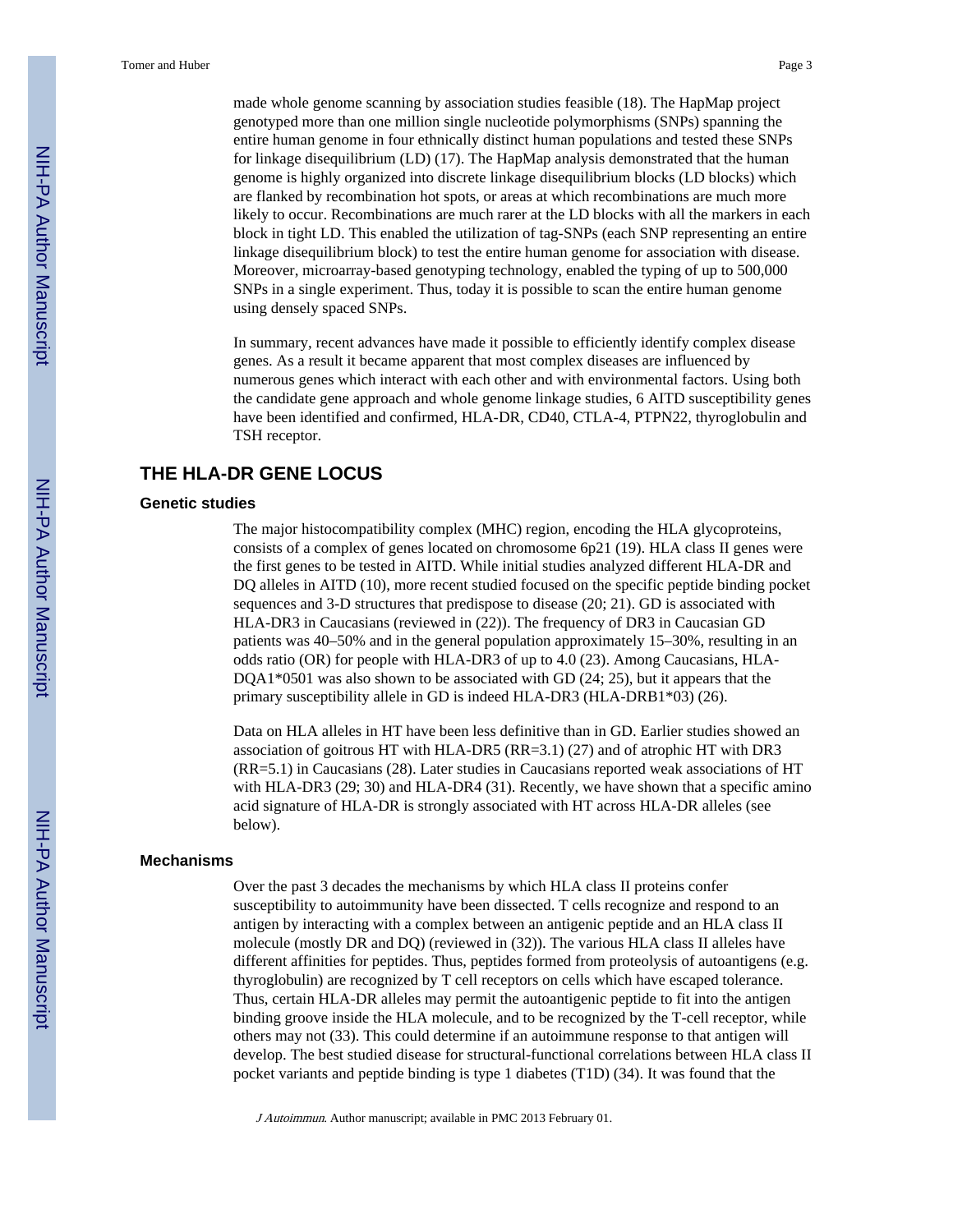amino acid residue at position 57 of the DQβ chain plays a key role in the genetic susceptibility to T1D (35). Lack of Asp at this position at both DR alleles is strongly associated with T1D (36). Structural analysis of DQ molecules has shown that lack of Asp57 on the DQβ chain may predispose to T1D by causing significant alterations in the pocket structure (37; 38). Crystal structure of the HLA-DQ molecule demonstrated that when Asp is present at position 57 of the DQ $\beta$  chain it forms a salt bridge with the arginine at DQ $\alpha$ 76 making pocket 9 (P9) electrostatically neutral. In contrast, lack of the negatively charged Asp at DQβ57 makes pocket P9 positive, and enables insulin peptides to form a salt bridge with Arg at DQα76 (37; 39). Thus, lack of Asp at DQβ57 will permit immunogenic islet cell peptides (e.g. insulin peptides) to fit into the HLA-DQ peptide binding pocket and to be recognized by the T-cell receptor (37; 39). In contrast, the presence of Asp at DQβ57 will prevent insulin peptides from fitting in the pocket, and hence will prevent them from being presented to T-cells (33).

Similar genetic-structural studies were preformed by us in AITD. We recently identified arginine at position 74 of the HLA-DRβ1 chain (DRβ-Arg-74) as the critical DR amino acid conferring susceptibility to GD (20). In contrast, the presence of glutamine at position 74 of the DRβ1 chain was protective. These data were replicated in an independent dataset (40). Position 74 of the DRβ chain is located in pocket 4 (P4) of the DR peptide binding cleft. Structural modeling analysis demonstrated that the change at position 74, from the common neutral amino acids (Ala or Gln) to a positively charged hydrophilic amino acid (Arg), significantly modified the three dimensional structure of the P4 peptide-binding pocket (20). This could alter the peptide binding properties of the pocket favoring peptides which can induce GD (20; 41).

Similarly, we have identified a pocket HLA-DR amino acid signature that conferred strong risk for HT resulting in an odds ratio of 3.7 (21). This pocket amino acid signature resulted in a unique pocket structure that is likely to influence pathogenic peptide binding and presentation to T-cells. Thus, both GD and HT are associated with specific DR pocket sequence and structure, strongly suggesting that alterations in peptide binding to HLA-DR play a major role in the etiology of both GD and HT, as has been shown in type 1 diabetes (42).

#### **THE CTLA-4 GENE**

#### **Genetic studies**

The cytotoxic T lymphocyte-associated factor 4 (CTLA-4) gene is a major negative regulator of T cell activation (43). CTLA-4 may play a role in autoimmunity as CTLA-4 activation has been shown to suppress several experimental autoimmune diseases including murine lupus (44), collagen-induced arthritis (45), experimental autoimmune glomerulonephritis (46), and diabetes in NOD mice (47). Thus, it was postulated that CTLA-4 polymorphisms which reduce its expression and/or function might predispose to autoimmunity.

DeGroot and colleagues were the first to show an association between CTLA-4 and autoimmunity (48). Their study showed a significant association between a microsatellite in the 3'UTR of CTLA-4 and GD. Since this original publication CTLA-4 was shown in numerous studies to be linked and associated with both GD and HT (49–54). Several CTLA-4 polymorphisms have been investigated, and the most consistent associations were found with 3 variants, an AT-repeat microsatellite at the 3'untranslated region (3'UTR) of the CTLA-4 gene [(AT)n] (48; 51); an A/G SNP at position 49 in the signal peptide resulting in an alanine/threonine substitution (A/G49) (50; 55–58); and an A/G SNP located downstream and outside of the 3'UTR of the CTLA-4 gene (designated CT60) (53). The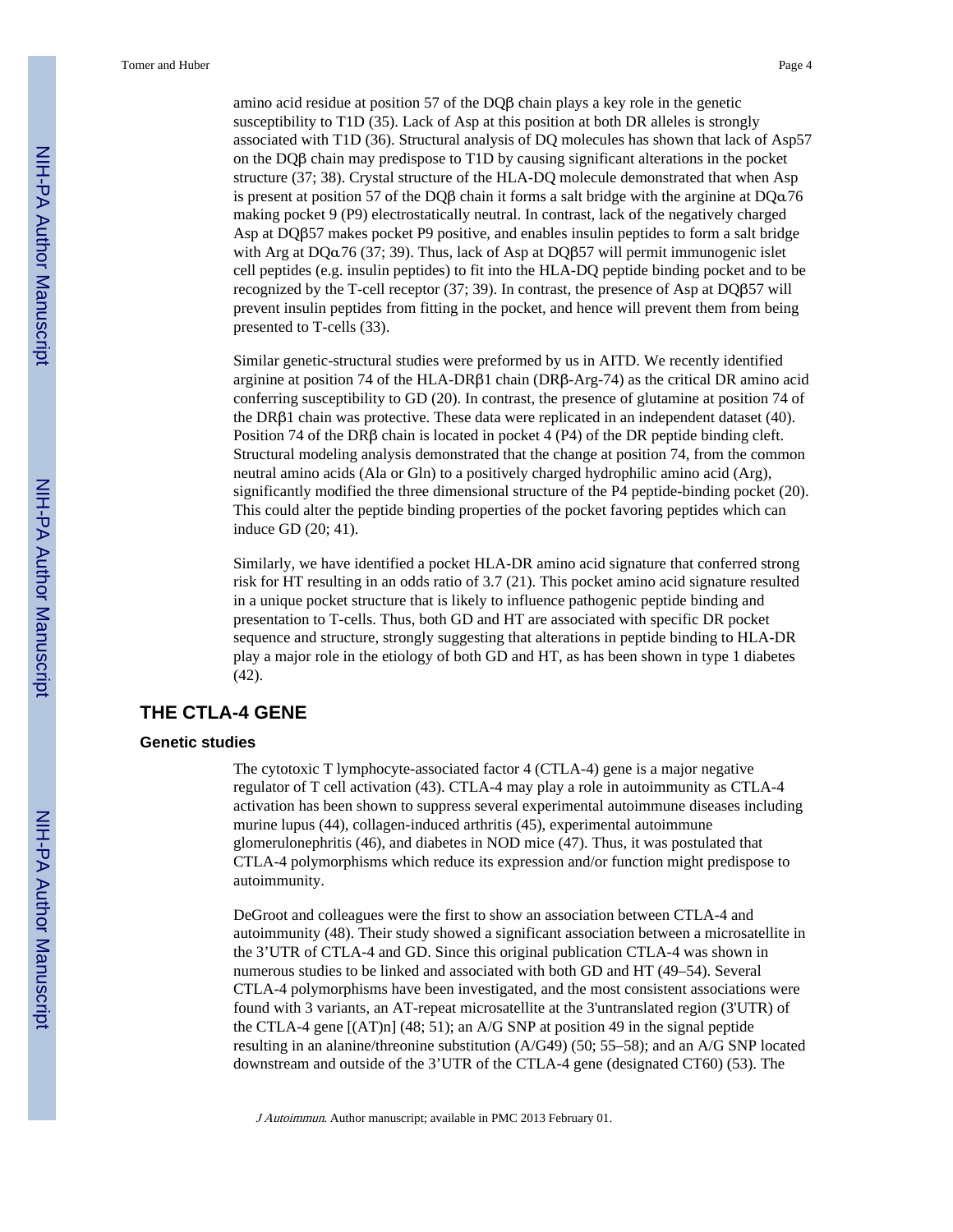association between AITD and CTLA-4 has been consistent across different ethnic groups (48; 51; 55;59–63).

CTLA-4 was shown to confer susceptibility to the production of thyroid antibodies (TAb) alone without clinical disease (64–66). Further analysis by our group showed that the involvement of CTLA-4 in the genetic architecture of AITD is more complex than originally thought. While the main contribution of CTLA-4 is to the propensity to develop TAb, CTLA-4 may play a role in the susceptibility to high levels TAb and clinical AITD when interacting with other loci (67). Moreover, both the G allele (previously reported to be associated with AITD) and the A allele (reported to be protective) of the A/G49 SNP may predispose to disease when interacting with different loci (67).

#### **Mechanisms**

It is still not known which CTLA-4 variant is the causative variant and by what mechanism it confers susceptibility to autoimmunity. To identify the causative variant functional studies are needed as all associated variants are in tight linkage disequilibrium. Mechanistically, a polymorphism that reduced CTLA-4 expression/function would be expected to augment Tcell activation, and potentially, lead to autoimmunity. The A/G49 SNP causing a Thr to Ala substitution in the signal peptide, was reported to cause mis-processing of CTLA-4 in the ER resulting in less efficient glycosylation and diminished surface expression of CTLA-4 protein (68). Kouki et al (69) have shown an association between the G allele of the A/G49 SNP and reduced inhibition of T cell proliferation, results which were later replicated by us (54). However, this association could be due to a direct effect of the A/G49 SNP on CTLA-4 expression/function, or due to the effects of another variant in linkage disequilibrium with the A/G49 SNP. Further studies demonstrated that when a T-cell line, devoid of endogenous CTLA-4, was transiently transfected with a CTLA-4 construct harboring either the G or the A allele of the A/G49 SNP there was no difference in CTLA-4 expression/function (70). These data suggest that A/G49 is not the causative SNP, but rather is in linkage disequilibrium with the causative variant. Functional analysis of the CT60 SNP in a small number of patients suggested that the GG (disease susceptible) genotype was associated with reduced mRNA expression of the soluble form of CTLA-4 (53). However, a recent large study did not find an association between CT60 genotypes and soluble CTLA-4 mRNA expression levels (71). Another CTLA-4 variant that could affect CTLA-4 functionality is the 3'UTR (AT)n. Indeed, carriage of the longer repeats (associated with disease) was associated with reduced CTLA-4 inhibitory function (72). Moreover, the long repeats were associated with significantly shorter half life of CTLA-4 mRNA compared to the short repeats (73). The region of CTLA-4 3'UTR in which the AT-repeat is located contains three AUUUA motifs which may affect mRNA stability (74). This could provide an attractive mechanism for the association between the short alleles of (AT)n and AITD, as well as other autoimmune diseases.

#### **THE CD40 GENE**

#### **Genetic studies**

CD40 is expressed primarily on B-cells and other antigen presenting cells (APC's (APC's) (75), and plays a fundamental role in B-cell activation inducing, upon ligation, B-cell proliferation, immunoglobulin class switching, antibody secretion, and generation of memory cells (76; 77). Using a combination of linkage and association studies we and others have identified CD40 as a major susceptibility gene for GD (78–84). Sequencing the entire CD40 gene led to the identification of a C/T polymorphism, at the 5'UTR of CD40 (79), with the CC genotype of this SNP strongly associated with GD (79; 81–84). One study did not find the association, possibly due to ethnic differences among populations (85).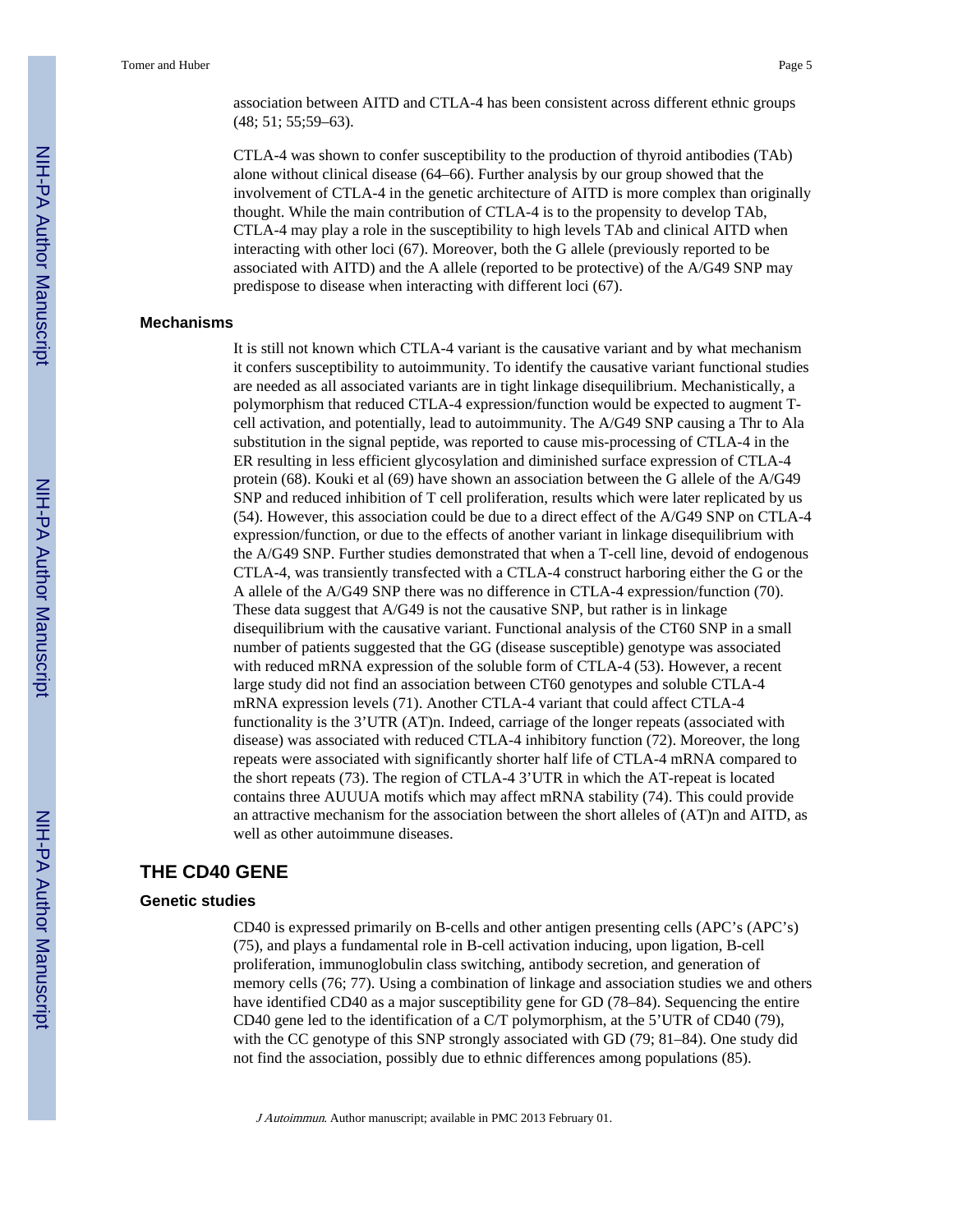However, a meta-analysis showed a highly significant association between the CC genotype and GD (83). Moreover, we have recently shown that the association of the CC genotype was stronger in the subset of GD patients that had persistently high levels of thyroid antibodies after treatment (86).

#### **Mechanisms**

How can the CC genotype predispose to GD? Functional studies demonstrated that the CD40 Kozak SNP influences CD40 translational efficiency. The C-allele of the polymorphism increases the translation of CD40 mRNA transcripts, by 20–30% compared to the T-allele (87; 88). Therefore, it is possible that increased CD40 expression driven by the C allele contributes to disease etiology by lowering the threshold of autoreative B-cells for activation to thyroidal antigens (87). Another possibility is that the C-allele enhances CD40 expression on thyrocytes (89; 90). CD40 signaling in thyrocytes can result in cytokine secretion (e.g. IL-6 (89)) and activation of resident T-cells in the thyroid by bystander mechanisms (86).

Since CD40 is a major APC and B-cell co-stimulatory molecule, the question arises whether the CD40 Kozak SNP could play a role in other autoimmune conditions? Association studies in Hashimoto's thyroiditis (79) and type 1 diabetes (91), both cell mediated autoimmune diseases with strong Th1 component, showed no association. However, a recent study has shown that the C allele of the CD40 Kozak SNP was strongly associated with high IgE levels in asthma (88).

#### **THE PROTEIN TYROSINE PHOSPHATASE-22 (PTPN22) GENE**

#### **Genetic studies**

The lymphoid tyrosine phosphatase (LYP), encoded by the protein tyrosine phosphatase-22 (PTPN22) gene, like CTLA-4, is a powerful inhibitor of T cell activation (92). A tryptophan/ arginine substitution at codon 620 (R620W) of PTPN22 was found to be associated with AITD including both GD (93), and HT (94), as well as with other autoimmune diseases (95– 98). Unlike CTLA-4 which was associated with AITD across ethnic groups, the PTPN22 gene shows significant ethnic differences in associations. This is most probably due to the absence of the susceptible variant in certain ethnic groups. As an example, the tryptophan variant of the protein tyrosine phosphatase-22 (PTPN22) gene is very rare in the Japanese and, therefore, PTPN22 does not seem to contribute to autoimmunity in the Japanese (99).

#### **Mechanisms**

Mechanistically, the disease associated tryptophan variant makes the protein an even stronger inhibitor of T cells, as it is a gain-of-function variant (100). One possible explanation for this surprising finding is that a lower T cell receptor signaling would lead to a tendency for self-reactive T cells to escape thymic deletion and thus remain in the periphery.

#### **THYROGLOBULIN**

#### **Genetic studies**

Thyroglobulin (Tg) is a 660 kDA homodimeric protein that serves as a precursor and storehouse for thyroid hormones (101). Tg is one of the main targets of the immune response in AITD and all AITD phenotypes are characterized by the development of Tg antibodies. Mouse models have provided additional evidence for the importance of Tg in the development of thyroid autoimmunity. The mouse model for Hashimoto's thyroiditis,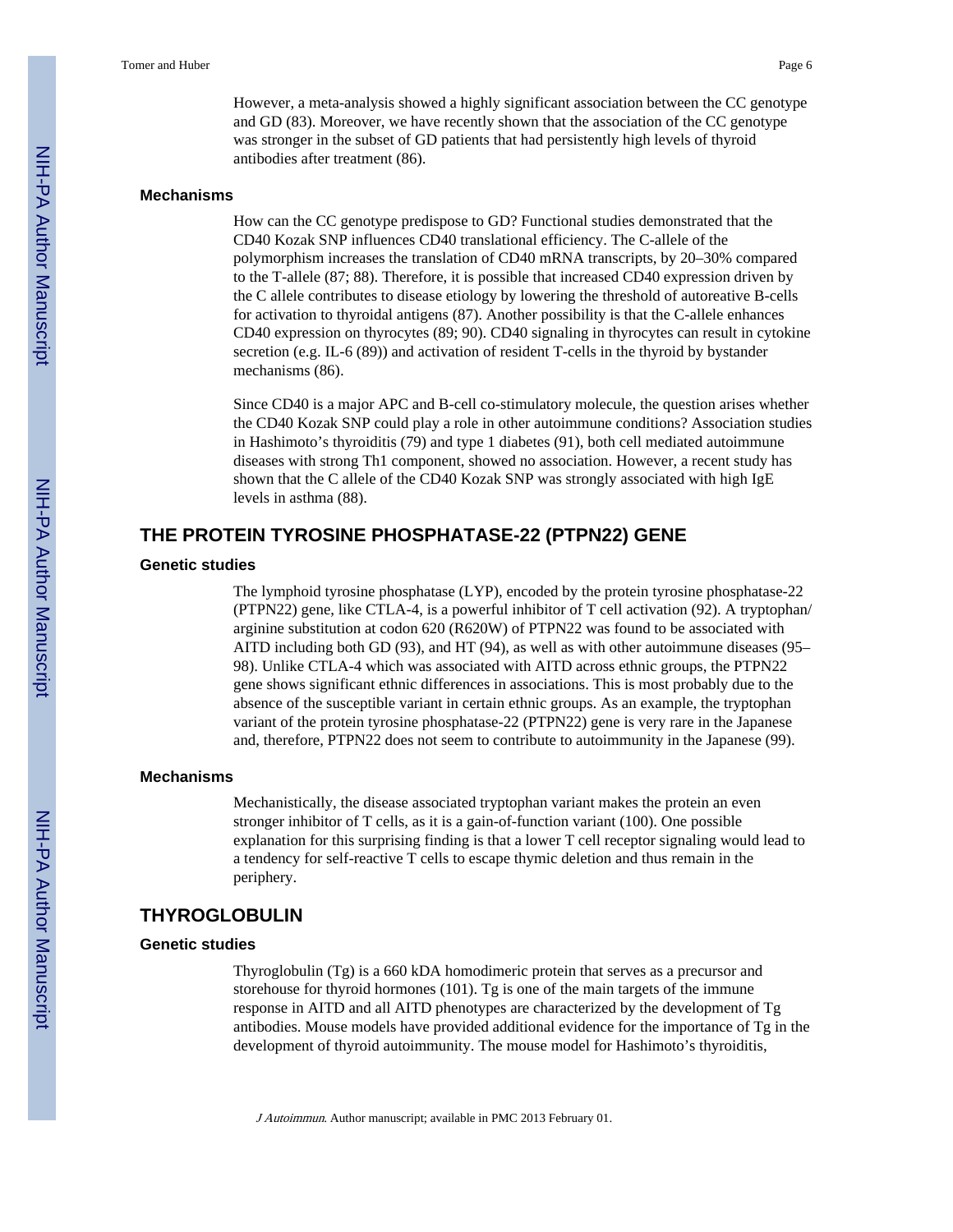murine experimental autoimmune thyroiditis (EAT), can be induced, in genetically susceptible mice, by immunization with thyroglobulin (102)).

Recently, Tg gene was established as a major AITD susceptibility gene (103–108). Linkage studies mapped an AITD locus to the Tg gene region on chromosome 8q24 (15; 103; 109). Further detailed sequencing analysis of the Tg gene identified three amino acid substitutions that were significantly associated with AITD, A734S, V1027M, and W1999R (110).

#### **Mechanisms**

One attractive mechanism is by which amino acid variants in Tg could predispose to AITD is by altering Tg peptide presentation by APC's to T-cells within HLA class II molecules. Such a mechanism would imply that there exist an interaction between Tg variants and HLA-DR variants predisposing to AITD. Indeed, we have shown that the W1999R variant had a statistical interaction with the Arg74 polymorphism of HLA-DR, resulting in a high odds ratio of 15 for GD (111). This statistical interaction may imply a biological interaction between Tg and HLA-DR. For example, the Tg peptide repertoire generated in individuals with the R allele of W1999R (associated with AITD) could be pathogenic, while DRβ-Arg74 could optimally present these pathogenic Tg peptides to T-cells.

#### **TSH RECEPTOR GENE**

#### **Genetic studies**

The hallmark of GD is the presence of stimulating thyrotropin (TSH) receptor antibodies (1), and, therefore, the TSHR was an attractive candidate gene for GD. Prior to the completion of the human genome project and the availability of detailed SNP maps three missense SNPs of the TSHR have been examined for association with GD (112), D36H, P52T, and D727E. However, studies of these SNPs gave inconsistent results with some showing associations (113; 114), and others not (115–118). However, one group in Japan consistently reported associations of the TSHR with GD in the Japanese (60; 63). More recently it was found that non-coding SNPs of the TSHR are associated with GD (119; 120). The most consistent association has been with an intron 1 SNP (121; 122).

#### **Mechanisms**

It is usually easier to postulate potential mechanisms for missense SNPs. The mechanisms by which intronic SNPs may predispose to disease are much more challenging to study. Therefore, it is still not know how the intron 1 SNP of the TSHR could predispose to GD. Potential mechanisms include alterations in TSHR gene expression and/or splicing (123). Indeed, several splice variants of the TSHR gene have been reported (123; 124).

#### **THE ROLE OF ENVIRONMENTAL FACTORS**

A recent twin study estimated that 79% of the liability to the development of GD is attributable to genetic factors (125). Therefore, about 20% of the liability to develop GD is due to non-genetic factors. Among the non-genetic factors postulated to precipitated AITD are iodine (126; 127) (Table 1), medications such as amiodarone and interferon alpha (128) (Table 2), infections (129), Smoking (Table 3), and stress (Table 4).

One of the most intriguing environmental triggers of autoimmune thyroid diseases is infection. Indeed, there is evidence that infectious agents may trigger AITD (reviewed in (130). For example studies have shown seasonality (131) and geographic variation (132) in the incidence of GD. Moreover, Valtonen et al. found serological evidence for a recent bacterial or viral infection in 36% of newly diagnosed GD patients and in only 10% of controls (133). Several infectious agents have been implicated in the pathogenesis of AITD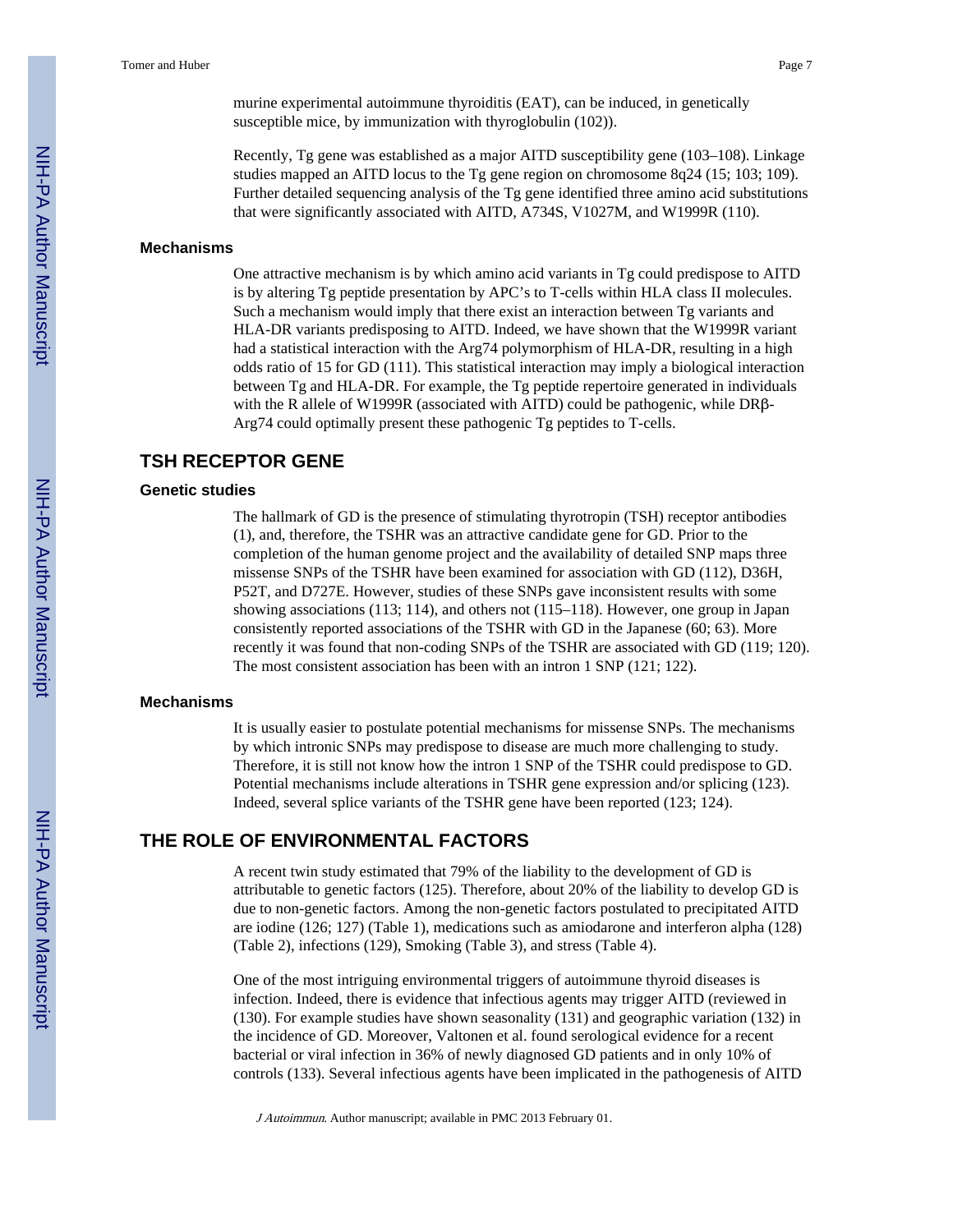Tomer and Huber Page 8

including Yersinia enterocolitica (134–137), Coxsackie B virus (138), retroviruses (139– 143), Helicobacter pylori (144; 145). However, by far the strongest association of AITD with an infectious agent is with hepatitis C virus (HCV) (146). While some earlier studies did not show a clear association between hepatitis C and thyroid autoimmunity (147), more recent studies have shown a clear association (148–150). In two studies from France of patients with hepatitis C infection who had not received IFN alpha therapy, the incidence of thyroid antibodies and/or dysfunction was significantly higher in the patients than in the controls (148; 151). Overall, in most studies examining the frequency of thyroid disorders in hepatitis C patients approximately 10% of the patients had positive TAb's prior to initiation of interferon therapy (152–156). A recent very large studies that controlled for dietary iodine and treatment demonstrated that both hypothyroidism and thyroid autoimmunity were significantly more common in patients with hepatitis C compared to controls (150)(32). Moreover, pooling of data from all studies on HCV infection and thyroid autoimmunity demonstrated a significant increase in the risk of thyroiditis in HCV patients (157).

What are the mechanisms by which infectious agents can trigger AITD? Two main theories have been proposed for the induction of autoimmunity by infectiousl agents (158): (1) the molecular mimicry theory suggests that sequence similarities between viral proteins and self proteins can induce a cross-over immune response to self antigens (159); (2) the bystander activation theory proposes that viral infection of a certain tissue can induce local inflammation (e.g. by cytokine release), resulting in activation of autoreactive T-cells that were dormant or suppressed by peripheral regulatory mechanisms (160). While evidence for molecular mimicry between Yersinia proteins and thyroid antigens exists (161), these data have not been confirmed. Recent data favor the bystander activation as the predominant mechanism by which viral agents trigger autoimmunity in autoimmune thyroiditis (162). Recently, we have shown that the HCV virus can activate cytokine secretion by thyroid cells (163). We examined whether the HCV receptor, CD81, was expressed and functional on human thyroid cells. We found significant levels of CD81 mRNA and protein on human thyroid cells in primary cultures. Moreover, incubation of human thyroid cells with HCV envelope glycoprotein E2 resulted in E2 binding to thyroid cells and activation of IL-8 secretion (163). Hence, it is possible that HCV can trigger autoimmune thyroiditis by infecting the thyroid resulting in release of pro-inflammatory mediators such as IL-8, and induction of thyroid autoimmunity by bystander activation mechanisms. Indeed, two recent studies have shown that HCV is present in the thyroid of infected individual (164; 165). Moreover, it is possible that even if HCV does not infect thyroid cells viral proteins that are shed for virions or that are part of non-infectious virions can also trigger an inflammatory response resulting in thyroid autoimmunity by bystander mechanisms.

#### **CONCLUSIONS**

The AITD are complex diseases that are postulated to be caused by the combined effects of multiple susceptibility genes and environmental triggers. Significant progress has been made in the past decade in mapping the AITD susceptibility genes and understanding the mechanisms by which they confer risk for disease. The AITD susceptibility genes identified so far can be divided into two broad groups: (1) immune modulating genes and (2) thyroid specific genes. The first group includes the HLA-DR, CD40, CTLA-4, and PTPN22 genes, while the second group includes the Tg and TSHR genes. It is clear that additional genes contribute to the genetic susceptibility to AITD, as well as to the different phenotypes of AITD, disease severity, and, possibly, response to therapy. In addition, several environmental factors have been associated with the etiology of AITD, notably, dietary iodine, infections, smoking and certain medication. How the susceptibility genes and environmental triggers interact to cause AITD is still not known.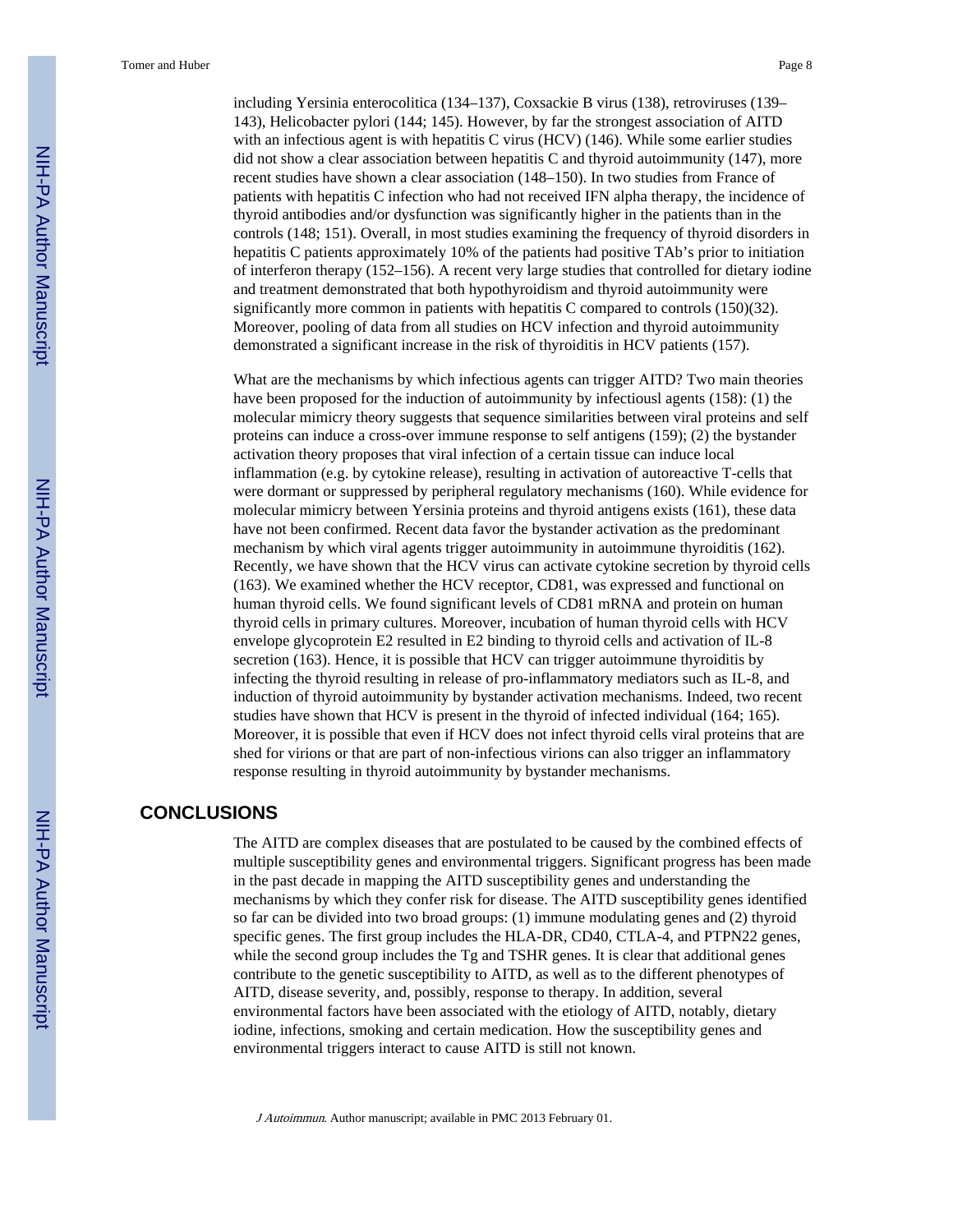Intriguingly, all AITD susceptibility gene identified so far participate in the immunological synapse and/or the signaling pathways activated by the immunological synapse. This finding suggests that inherited abnormalities in the immunological synapse contribute to the breakdown of tolerance in AITD. Possibly, this breakdown in tolerance may be triggered by a bystander mechanism, whereby an insult to thyroid tissue (as a result of infection, medications, or iodine) can trigger a local inflammatory reaction which then activates resident T-cells. These T-cells could then cause an autoimmune reaction to the thyroid in genetically susceptible individuals.

#### **Acknowledgments**

This work was supported in part by grants DK061659, DK067555 & DK073681 from NIDDK (to YT).

#### **REFERENCES**

- 1. Menconi, F.; Oppenheim, YL.; Tomer, Y. Graves' disease. In: Shoenfeld, Y.; Cervera, R.; Gershwin, ME., editors. Diagnostic criteria in autoimmune diseases. Totowa, NJ: Humana Press; 2008. p. 231-235.
- 2. Weetman, AP. Chronic autoimmune thyroiditis. In: Braverman, LE.; Utiger, RD., editors. Werner and Ingbar's The thyroid. Philadelphia: Lippincott Williams and Wilkins; 2000. p. 721-732.
- 3. Stagnaro-Green A. Clinical review 152: Postpartum thyroiditis. J Clin Endocrinol Metab. 2002; 87(9):4042–4047. [PubMed: 12213841]
- 4. Roti E, Uberti E. Post-partum thyroiditis--a clinical update. Eur J Endocrinol. 2002; 146(3):275– 279. [PubMed: 11888831]
- 5. Muller AF, Drexhage HA, Berghout A. Postpartum thyroiditis and autoimmune thyroiditis in women of childbearing age: recent insights and consequences for antenatal and postnatal care. Endocr Rev. 2001; 22(5):605–630. [PubMed: 11588143]
- 6. Mandac JC, Chaudhry S, Sherman KE, Tomer Y. The clinical and physiological spectrum of interferon-alpha induced thyroiditis: Toward a new classification. Hepatology. 2006; 43(4):661– 672. [PubMed: 16557537]
- 7. Dittmar M, Kahaly GJ. Polyglandular autoimmune syndromes: immunogenetics and long-term follow-up. J Clin Endocrinol Metab. 2003; 88(7):2983–2992. [PubMed: 12843130]
- 8. Huber A, Menconi F, Corathers S, Jacobson EM, Tomer Y. Joint genetic susceptibility to type 1 diabetes and autoimmune thyroiditis: from epidemiology to mechanisms. Endocr Rev. 2008; 29(6): 697–725. [PubMed: 18776148]
- 9. Jacobson EM, Tomer Y. The CD40, CTLA-4, thyroglobulin, TSH receptor, and PTPN22 gene quintet and its contribution to thyroid autoimmunity: Back to the future. J Autoimmun. 2007; 28:85–98. [PubMed: 17369021]
- 10. Jacobson EM, Huber A, Tomer Y. The HLA gene complex in thyroid autoimmunity: From epidemiology to etiology. J Autoimmun. 2008; 30(1–2):58–62. [PubMed: 18178059]
- 11. Ott, J. Analysis of human genetic linkage. Third ed.. Baltimore: Johns Hopkins University Press; 1999.
- 12. Lander E, Kruglyak L. Genetic dissection of complex traits: guidelines for interpreting and reporting linkage results. Nature Genet. 1995; 11:241–247. [PubMed: 7581446]
- 13. Woolf B. On estimating the relation between blood group and disease. Ann Hum Genet. 1955; 19:251–253. [PubMed: 14388528]
- 14. Hodge SE. What association analysis can and cannot tell us about the genetics of complex disease. Am J Med Genet. 1994; 54:318–323. [PubMed: 7726203]
- 15. Tomer Y, Ban Y, Concepcion E, Barbesino G, Villanueva R, Greenberg DA, et al. Common and unique susceptibility loci in Graves and Hashimoto diseases: Results of whole-genome screening in a data set of 102 multiplex families. Am J Hum Genet. 2003; 73:736–747. [PubMed: 12973666]
- 16. Glazier AM, Nadeau JH, Aitman TJ. Finding genes that underlie complex traits. Science. 2002; 298(5602):2345–2349. [PubMed: 12493905]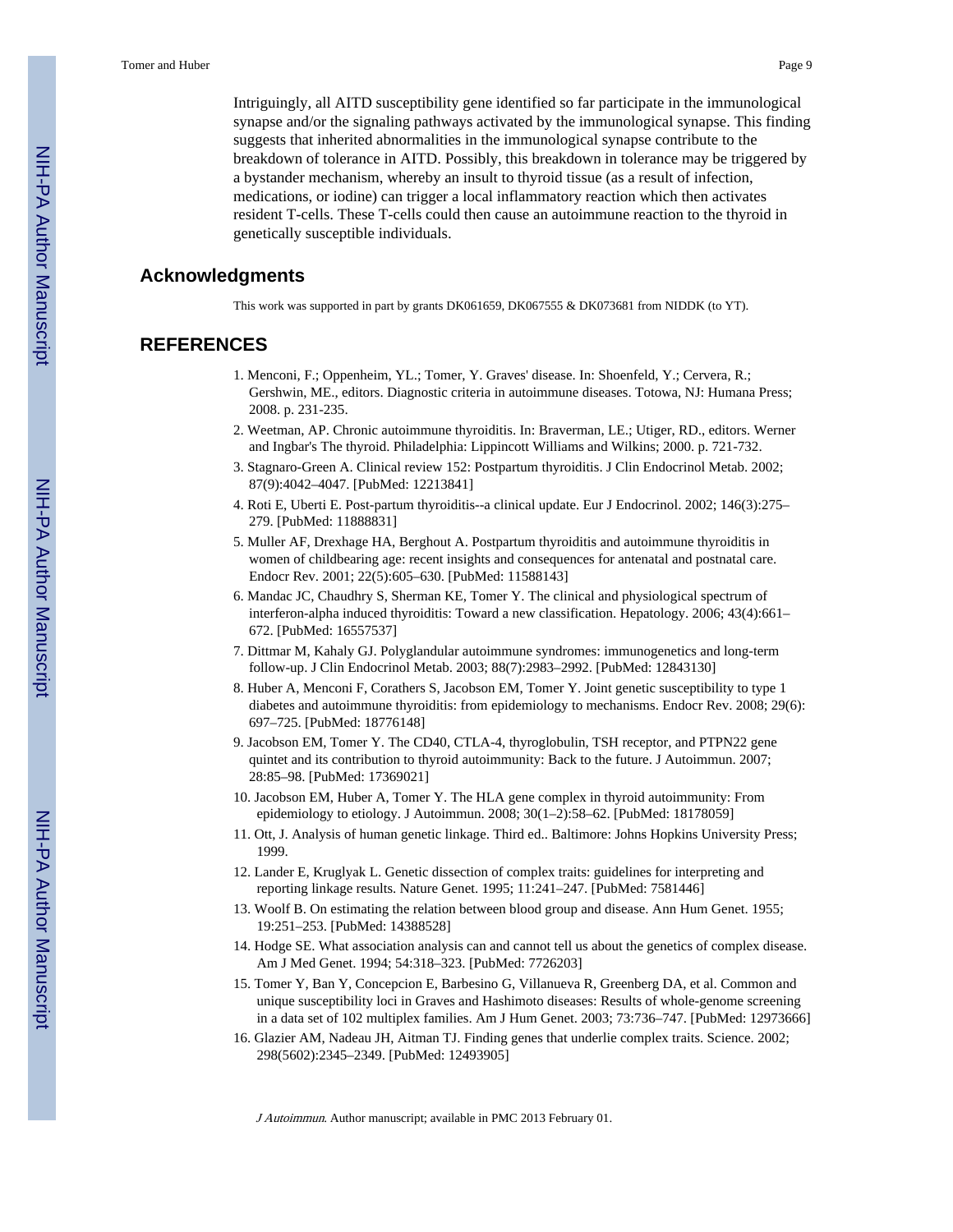- 17. Altshuler D, Brooks LD, Chakravarti A, Collins FS, Daly MJ, Donnelly P. A haplotype map of the human genome. Nature. 2005; 437(7063):1299–1320. [PubMed: 16255080]
- 18. Duerr RH, Taylor KD, Brant SR, Rioux JD, Silverberg MS, Daly MJ, et al. A genome-wide association study identifies IL23R as an inflammatory bowel disease gene. Science. 2006; 314(5804):1461–1463. [PubMed: 17068223]
- 19. Todd JA, Acha-Orbea H, Bell JI, Chao N, Fronek Z, Jacob CO, et al. A molecular basis for MHC class II--associated autoimmunity. Science. 1988; 240(4855):1003–1009. [PubMed: 3368786]
- 20. Ban Y, Davies TF, Greenberg DA, Concepcion ES, Osman R, Oashi T, et al. Arginine at position 74 of the HLA-DRb1 chain is associated with Graves' disease. Genes Immun. 2004; 5:203–208. [PubMed: 15029234]
- 21. Menconi F, Monti MC, Greenberg DA, Oashi T, Osman R, Davies TF, et al. Molecular amino acid signatures in the MHC class II peptide-binding pocket predispose to autoimmune thyroiditis in humans and in mice. Proc Natl Acad Sci U S A. 2008; 105(37):14034–14039. [PubMed: 18779568]
- 22. Tomer Y, Davies TF. Searching for the autoimmune thyroid disease susceptibility genes: From gene mapping to gene function. Endocr Rev. 2003; 24:694–717. [PubMed: 14570752]
- 23. Farid, NR. Graves' disease. In: Farid, NR., editor. HLA in Endocrine and Metabolic Disorders. London: Academic Press; 1981. p. 85-143.
- 24. Barlow ABT, Wheatcroft N, Watson P, Weetman AP. Association of HLADQA1\* 0501 with Graves' disease in English caucasian men and women. Clin Endocrinol. 1996; 44:73–77.
- 25. Yanagawa T, Mangklabruks A, Chang YB, Okamoto Y, Fisfalen M-E, Curran PG, et al. Human histocompatibility leukocyte antigen-DQA1\*0501 allele associated with genetic susceptibility to Graves' disease in a caucasian population. J Clin Endocrinol Metab. 1993; 76:1569–1574. [PubMed: 8501164]
- 26. Zamani M, Spaepen M, Bex M, Bouillon R, Cassiman JJ. Primary role of the HLA class II DRB1\*0301 allele in Graves disease. Am J Med Genet. 2000; 95(5):432–437. [PubMed: 11146462]
- 27. Farid NR, Sampson L, Moens H, Barnard JM. The association of goitrous autoimmune thyroiditis with HLA-DR5. Tissue Antigens. 1981; 17:265–268. [PubMed: 6947505]
- 28. Moens H, Farid NR, Sampson L, Noel EP, Barnard JM. Hashimoto's thyroiditis is associated with HLA-DRw3. N Engl J Med. 1978; 299:133–134. [PubMed: 78445]
- 29. Tandon N, Zhang L, Weetman AP. HLA associations with Hashimoto's thyroiditis. Clin Endocrinol (Oxf). 1991; 34:383–386. [PubMed: 1676351]
- 30. Ban Y, Davies TF, Greenberg DA, Concepcion ES, Tomer Y. The influence of human leucocyte antigen (HLA) genes on autoimmune thyroid disease (AITD): results of studies in HLA-DR3 positive AITD families. Clin Endocrinol (Oxf). 2002; 57(1):81–88. [PubMed: 12100074]
- 31. Petrone A, Giorgi G, Mesturino CA, Capizzi M, Cascino I, Nistico L, et al. Association of DRB1\*04-DQB1\*0301 haplotype and lack of association of two polymorphic sites at CTLA-4 gene with Hashimoto's thyroiditis in an Italian population. Thyroid. 2001; 11(2):171–175. [PubMed: 11288988]
- 32. Buus S, Sette A, Grey HM. The interaction between protein-derived immunogenic peptides and Ia. Immunol Rev. 1987; 98:115–141. [PubMed: 3308686]
- 33. Faas S, Trucco M. The genes influencing the susceptibility to IDDM in humans. J Endocrinol Invest. 1994; 17:477–495. [PubMed: 7829823]
- 34. Pugliese A. Genetics of type 1 diabetes. Endocrinol Metab Clin North Am. 2004; 33(1):1–16, vii. [PubMed: 15053891]
- 35. Aitman TJ, Todd JA. Molecular genetics of diabetes mellitus. Baillière's Clin Endocrinol Metab. 1995; 9:631–656.
- 36. Morel PA, Dorman JS, Todd JA, McDevitt HO, Trucco M. Aspartic acid at position 57 of the HLA-DQ beta-chain protects against type I diabetes: a family study. Proc Natl Acad Sci USA. 1988; 85:8111–8115. [PubMed: 3186714]
- 37. Lee KH, Wucherpfennig KW, Wiley DC. Structure of a human insulin peptide- HLA-DQ8 complex and susceptibility to type 1 diabetes. Nat Immunol. 2001; 2(6):501–507. [PubMed: 11376336]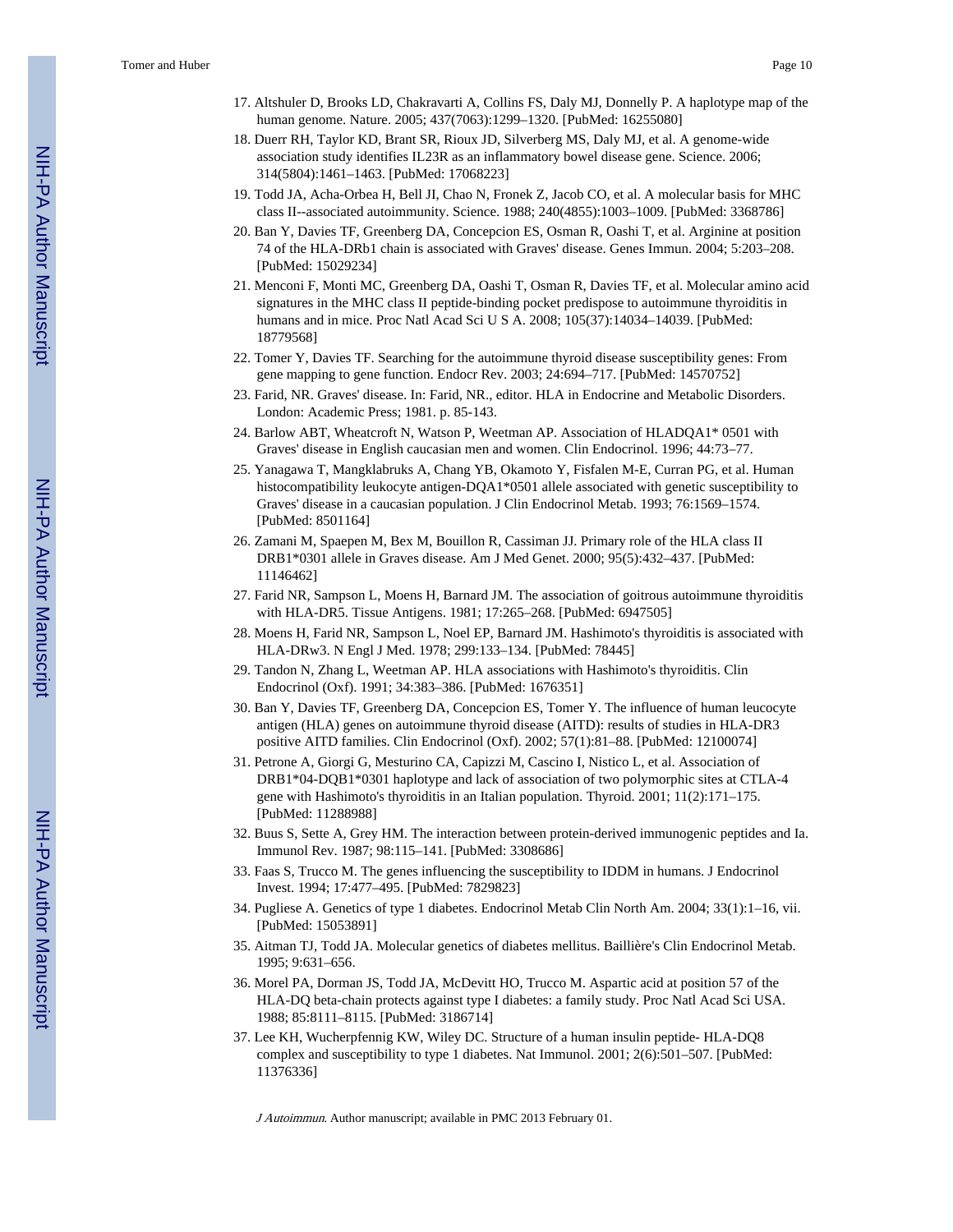- 38. Jones EY, Fugger L, Strominger JL, Siebold C. MHC class II proteins and disease: a structural perspective. Nat Rev Immunol. 2006; 6(4):271–282. [PubMed: 16557259]
- 39. Wucherpfennig KW. Insights into autoimmunity gained from structural analysis of MHC- peptide complexes. Curr Opin Immunol. 2001; 13(6):650–656. [PubMed: 11677085]
- 40. Simmonds MJ, Howson JM, Heward JM, Cordell HJ, Foxall H, Carr-Smith J, et al. Regression Mapping of Association between the Human Leukocyte Antigen Region and Graves Disease. Am J Hum Genet. 2005; 76(1):157–163. [PubMed: 15558498]
- 41. Sawai Y, DeGroot LJ. Binding of human thyrotropin receptor peptides to a Graves' diseasepredisposing human leukocyte antigen class II molecule. J Clin Endocrinol Metab. 2000; 85(3): 1176–1179. [PubMed: 10720058]
- 42. Todd JA, Bell JI, McDevitt HO. HLA-DQbeta gene contributes to susceptibility and resistance to insulin-dependent diabetes mellitus. Nature. 1987; 329:599–604. [PubMed: 3309680]
- 43. Teft WA, Kirchhof MG, Madrenas J. A molecular perspective of CTLA-4 function. Annu Rev Immunol. 2006; 24:65–97. [PubMed: 16551244]
- 44. Finck BK, Linsley PS, Wofsy D. Treatment of murine lupus with CTLA4Ig. Science. 1994; 265(5176):1225–1227. [PubMed: 7520604]
- 45. Knoerzer DB, Karr RW, Schwartz BD, Mengle-Gaw LJ. Collagen-induced arthritis in the BB rat. Prevention of disease by treatment with CTLA-4-Ig. J Clin Invest. 1995; 96(2):987–993. [PubMed: 7543497]
- 46. Nishikawa K, Linsley PS, Collins AB, Stamenkovic I, McCluskey RT, Andres G. Effect of CTLA-4 chimeric protein on rat autoimmune anti-glomerular basement membrane glomerulonephritis. Eur J Immunol. 1994; 24(6):1249–1254. [PubMed: 8206086]
- 47. Lenschow DJ, Herold KC, Rhee L, Patel B, Koons A, Qin HY, et al. CD28/B7 regulation of Th1 and Th2 subsets in the development of autoimmune diabetes. Immunity. 1996; 5(3):285–293. [PubMed: 8808683]
- 48. Yanagawa T, Hidaka Y, Guimaraes V, Soliman M, DeGroot LJ. CTLA-4 gene polymorphism associated with Graves' disease in a caucasian population. J Clin Endocrinol Metab. 1995; 80:41– 45. [PubMed: 7829637]
- 49. Nistico L, Buzzetti R, Pritchard LE, Van der Auwera B, Giovannini C, Bosi E, et al. The CTLA-4 gene region of chromosome 2q33 is linked to, and associated with, type 1 diabetes. Begian Diabetes Registry. Hum Mol Genet. 1996; 5:1075–1080. [PubMed: 8817351]
- 50. Donner H, Rau H, Walfish PG, Braun J, Siegmund T, Finke R, et al. CTLA4 alanine-17 confers genetic susceptibility to Graves' disease and to type 1 diabetes mellitus. J Clin Endocrinol Metab. 1997; 82:143–146. [PubMed: 8989248]
- 51. Kotsa K, Watson PF, Weetman AP. A CTLA-4 gene polymorphism is associated with both Graves' disease and autoimmune hypothyroidism. Clin Endocrinol. 1997; 46:551–554.
- 52. Kouki T, Gardine CA, Yanagawa T, DeGroot LJ. Relation of three polymorphisms of the CTLA-4 gene in patients with Graves' disease. J Endocrinol Invest. 2002; 25(3):208–213. [PubMed: 11936461]
- 53. Ueda H, Howson JM, Esposito L, Heward J, Snook H, Chamberlain G, et al. Association of the Tcell regulatory gene CTLA4 with susceptibility to autoimmune disease. Nature. 2003; 423(6939): 506–511. [PubMed: 12724780]
- 54. Ban Y, Davies TF, Greenberg DA, Kissin A, Marder B, Murphy B, et al. Analysis of the CTLA-4, CD28 and inducible co-stimulator (ICOS) genes in autoimmune thyroid disease. Genes Immun. 2003; 4:586–593. [PubMed: 14647199]
- 55. Nithiyananthan R, Heward JM, Allahabadia A, Franklyn JA, Gough SC. Polymorphism of the CTLA-4 gene is associated with autoimmune hypothyroidism in the United Kingdom. Thyroid. 2002; 12(1):3–6. [PubMed: 11842815]
- 56. Villanueva RB, Inzerillo AM, Tomer Y, Barbesino G, Meltzer M, Concepcion ES, et al. Limited genetic susceptibility to severe graves' ophthalmopathy: No role for ctla-4 and evidence for an environmental etiology. Thyroid. 2000; 10:791–798. [PubMed: 11041456]
- 57. Braun J, Donner H, Siegmund T, Walfish PG, Usadel KH, Badenhoop K. CTLA-4 promoter variants in patients with Graves' disease and Hashimoto's thyroiditis. Tissue Antigens. 1998; 51:563–566. [PubMed: 9672157]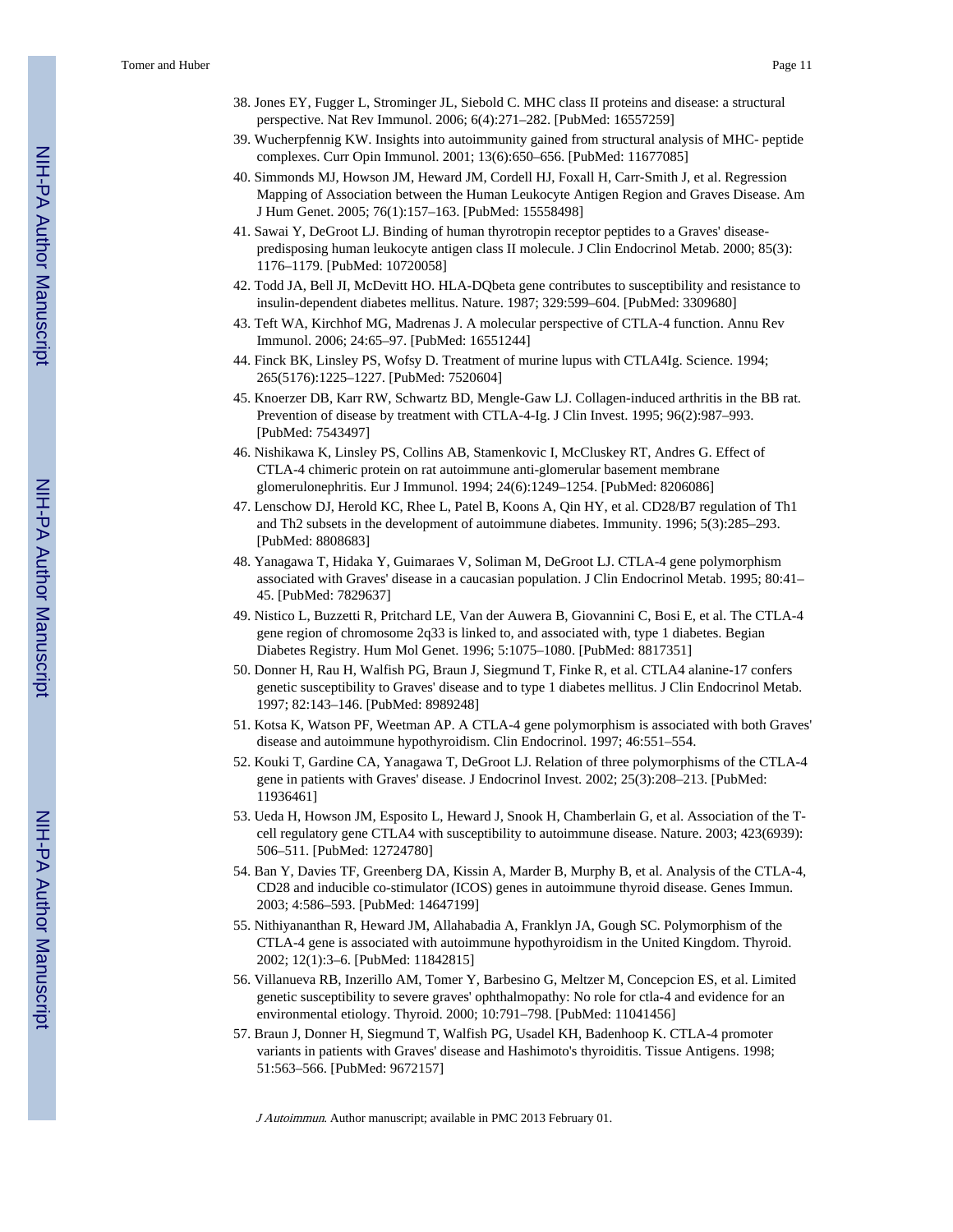- 58. Yanagawa T, Taniyama M, Enomoto S, Gomi K, Maruyama H, Ban Y, et al. CTLA4 gene polymorphism confers susceptibility to Graves' disease in Japanese. Thyroid. 1997; 7:843–846. [PubMed: 9459626]
- 59. Heward JM, Allahabadia A, Armitage M, Hattersley A, Dodson PM, Macleod K, et al. The development of Graves' disease and the CTLA-4 gene on chromosome 2q33. J Clin Endocrinol Metab. 1999; 84(7):2398–2401. [PubMed: 10404810]
- 60. Akamizu T, Sale MM, Rich SS, Hiratani H, Noh JY, Kanamoto N, et al. Association of autoimmune thyroid disease with microsatellite markers for the thyrotropin receptor gene and CTLA-4 in Japanese patients. Thyroid. 2000; 10(10):851–858. [PubMed: 11081251]
- 61. Park YJ, Chung HK, Park DJ, Kim WB, Kim SW, Koh JJ, et al. Polymorphism in the promoter and exon 1 of the cytotoxic T lymphocyte antigen-4 gene associated with autoimmune thyroid disease in Koreans. Thyroid. 2000; 10(6):453–459. [PubMed: 10907987]
- 62. Donner H, Braun J, Seidl C, Rau H, Finke R, Ventz M, et al. Codon 17 polymorphism of the cytotoxic T lymphocyte antigen 4 gene in Hashimoto's thyroiditis and Addison's disease. J Clin Endocrinol Metab. 1997; 82:4130–4132. [PubMed: 9398726]
- 63. Sale MM, Akamizu T, Howard TD, Yokota T, Nakao K, Mori T, et al. Association of autoimmune thyroid disease with a microsatellite marker for the thyrotropin receptor gene and CTLA-4 in a Japanese population. Proc Assoc Am Physicians. 1997; 109:453–461. [PubMed: 9285944]
- 64. Tomer Y, Greenberg DA, Barbesino G, Concepcion ES, Davies TF. CTLA-4 and not CD28 is a susceptibility gene for thyroid autoantibody production. J Clin Endocrinol Metab. 2001; 86:1687– 1693. [PubMed: 11297604]
- 65. Zaletel K, Krhin B, Gaberscek S, Pirnat E, Hojker S. The influence of the exon 1 polymorphism of the cytotoxic T lymphocyte antigen 4 gene on thyroid antibody production in patients with newly diagnosed graves' disease. Thyroid. 2002; 12(5):373–376. [PubMed: 12097196]
- 66. Zaletel K, Krhin B, Gaberscek S, Hojker S. Thyroid autoantibody production is influenced by exon 1 and promoter CTLA-4 polymorphisms in patients with Hashimoto's thyroiditis. Int J Immunogenet. 2006; 33(2):87–91. [PubMed: 16611252]
- 67. Vieland VJ, Huang Y, Bartlett C, Davies TF, Tomer Y. A multilocus model of the genetic architecture of autoimmune thyroid disorder, with clinical implications. Am J Hum Genet. 2008; 82(6):1349–1356. [PubMed: 18485327]
- 68. Anjos S, Nguyen A, Ounissi-Benkalha H, Tessier MC, Polychronakos C. A common autoimmunity predisposing signal peptide variant of the cytotoxic Tlymphocyte antigen 4 results in inefficient glycosylation of the susceptibility allele. J Biol Chem. 2002; 277(48):46478–46486. [PubMed: 12244107]
- 69. Kouki T, Sawai Y, Gardine CA, Fisfalen ME, Alegre ML, DeGroot LJ. CTLA-4 Gene Polymorphism at Position 49 in Exon 1 Reduces the Inhibitory Function of CTLA-4 and Contributes to the Pathogenesis of Graves' Disease. J Immunol. 2000; 165(11):6606–6611. [PubMed: 11086105]
- 70. Xu Y, Graves P, Tomer Y, Davies T. CTLA-4 and autoimmune thyroid disease: lack of influence of the A49G signal peptide polymorphism on functional recombinant human CTLA-4. Cell Immunol. 2002; 215(2):133–140. [PubMed: 12202150]
- 71. Mayans S, Lackovic K, Nyholm C, Lindgren P, Ruikka K, Eliasson M, et al. CT60 genotype does not affect CTLA-4 isoform expression despite association to T1D and AITD in northern Sweden. BMC Med Genet. 2007; 8:3. [PubMed: 17280620]
- 72. Takara M, Kouki T, DeGroot LJ. CTLA-4 AT-repeat polymorphism reduces the inhibitory function of CTLA-4 in Graves' disease. Thyroid. 2003; 13(12):1083–1089. [PubMed: 14751028]
- 73. Wang XB, Kakoulidou M, Giscombe R, Qiu Q, Huang D, Pirskanen R, et al. Abnormal expression of CTLA-4 by T cells from patients with myasthenia gravis: effect of an AT-rich gene sequence. J Neuroimmunol. 2002; 130(1–2):224–232. [PubMed: 12225905]
- 74. Shaw G, Kamen R. A conserved AU sequence from the 3' untranslated region of GM-CSF mRNA mediates selective mRNA degradation. Cell. 1986; 46(5):659–667. [PubMed: 3488815]
- 75. Banchereau J, Bazan F, Blanchard D, Briere F, Galizzi JP, van Kooten C, et al. The CD40 antigen and its ligand. Annu Rev Immunol. 1994; 12:881–922. [PubMed: 7516669]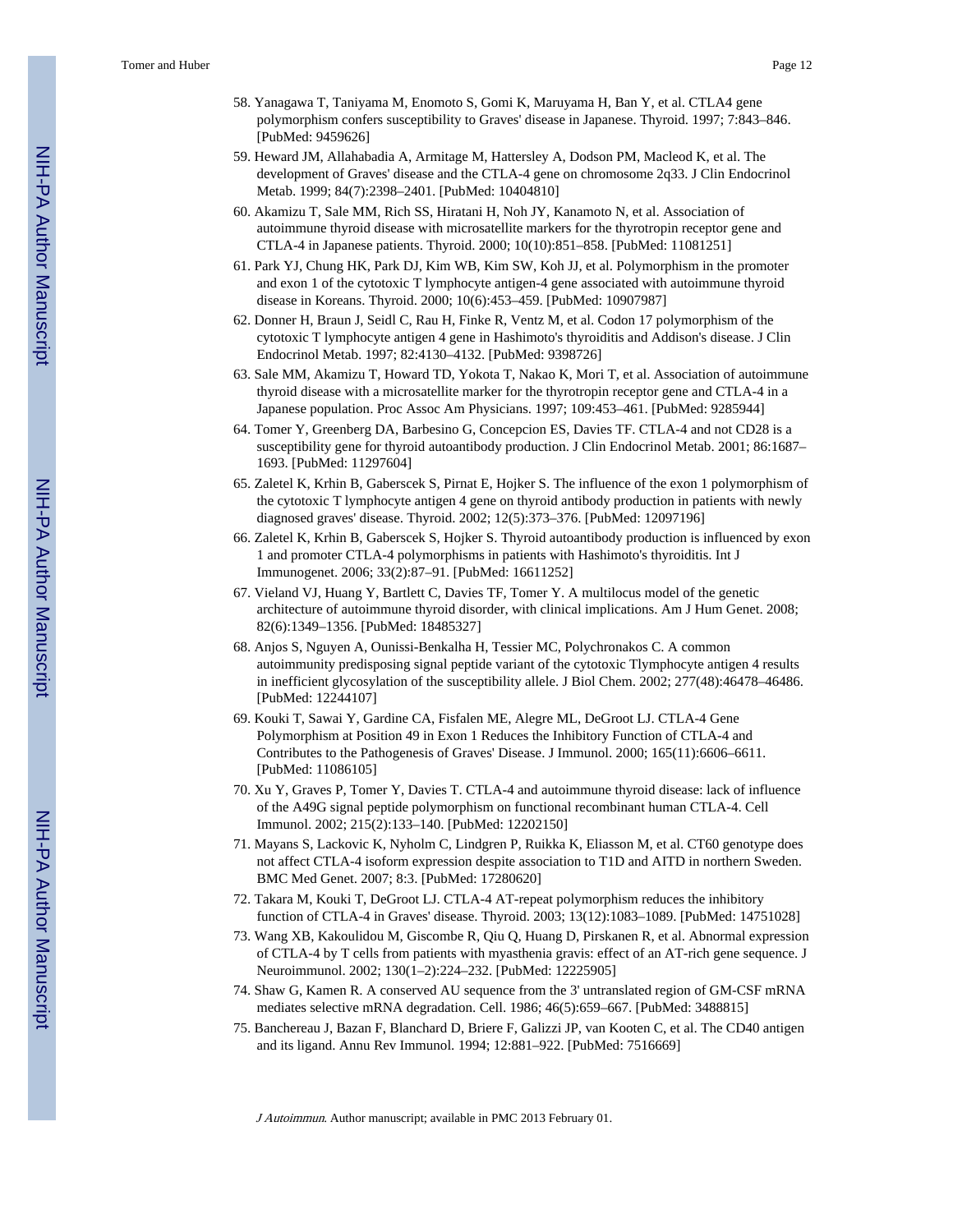- 76. Armitage RJ, Macduff BM, Spriggs MK, Fanslow WC. Human B cell proliferation and Ig secretion induced by recombinant CD40 ligand are modulated by soluble cytokines. J Immunol. 1993; 150(9):3671–3680. [PubMed: 8097223]
- 77. Arpin C, Dechanet J, van Kooten C, Merville P, Grouard G, Briere F, et al. Generation of memory B cells and plasma cells in vitro. Science. 1995; 268(5211):720–722. [PubMed: 7537388]
- 78. Tomer Y, Barbesino G, Greenberg DA, Concepcion ES, Davies TF. A new Graves diseasesusceptibility locus maps to chromosome 20q11.2. Am J Hum Genet. 1998; 63:1749–1756. [PubMed: 9837828]
- 79. Tomer Y, Concepcion E, Greenberg DA. A C/T single nucleotide polymorphism in the region of the CD40 gene is associated with Graves' disease. Thyroid. 2002; 12:1129–1135. [PubMed: 12593727]
- 80. Pearce SH, Vaidya B, Imrie H, Perros P, Kelly WF, Toft AD, et al. Further evidence for a susceptibility locus on chromosome 20q13.11 in families with dominant transmission of Graves disease [letter]. Am J Hum Genet. 1999; 65(5):1462–1465. [PubMed: 10521315]
- 81. Kim TY, Park YJ, Hwang JK, Song JY, Park KS, Cho BY, et al. A C/T polymorphism in the 5' untranslated region of the CD40 gene is associated with Graves' disease in Koreans. Thyroid. 2003; 13:919–926. [PubMed: 14611700]
- 82. Ban Y, Tozaki T, Taniyama M, Tomita M, Ban Y. Association of a C/T Single- Nucleotide Polymorphism in the 5' Untranslated Region of the CD40 Gene with Graves' Disease in Japanese. Thyroid. 2006; 16(5):443–446. [PubMed: 16756465]
- 83. Kurylowicz A, Kula D, Ploski R, Skorka A, Jurecka-Lubieniecka B, Zebracka J, et al. Association of CD40 gene polymorphism (C-1T) with susceptibility and phenotype of Graves' disease. Thyroid. 2005; 15(10):1119–1124. [PubMed: 16279844]
- 84. Mukai T, Hiromatsu Y, Fukutani T, Ichimura M, Kaku H, Miyake I, et al. A C/T polymorphism in the 5' untranslated region of the CD40 gene is associated with later onset of Graves' disease in Japanese. Endocr J. 2005; 52(4):471–477. [PubMed: 16127217]
- 85. Houston FA, Wilson V, Jennings CE, Owen CJ, Donaldson P, Perros P, et al. Role of the CD40 locus in Graves' disease. Thyroid. 2004; 14(7):506–509. [PubMed: 15307939]
- 86. Jacobson EM, Huber AK, Akeno N, Sivak M, Li CW, Concepcion E, et al. A CD40 Kozak sequence polymorphism and susceptibility to antibody-mediated autoimmune conditions: The role of CD40 tissue-specific expression. Genes Immun. 2007; 8:205–214. [PubMed: 17344890]
- 87. Jacobson EM, Concepcion E, Oashi T, Tomer Y. A Graves' disease-associated Kozak sequence single-nucleotide polymorphism enhances the efficiency of CD40 gene translation: a case for translational pathophysiology. Endocrinology. 2005; 146(6):2684–2691. [PubMed: 15731360]
- 88. Park JH, Chang HS, Park CS, Jang AS, Park BL, Rhim TY, et al. Association Analysis of CD40 Polymorphisms with Asthma and the Level of Serum Total IgE. Am J Respir Crit Care Med. 2007; 175(8):775–782. [PubMed: 17255560]
- 89. Metcalfe RA, McIntosh RS, Marelli-Berg F, Lombardi G, Lechler R, Weetman AP. Detection of CD40 on human thyroid follicular cells: analysis of expression and function. J Clin Endocrinol Metab. 1998; 83(4):1268–1274. [PubMed: 9543155]
- 90. Smith TJ, Sciaky D, Phipps RP, Jennings TA. CD40 expression in human thyroid tissue: evidence for involvement of multiple cell types in autoimmune and neoplastic diseases. Thyroid. 1999; 9(8): 749–755. [PubMed: 10482365]
- 91. Cooper JD, Smyth DJ, Bailey R, Payne F, Downes K, Godfrey LM, et al. The candidate genes TAF5L, TCF7, PDCD1, IL6 and ICAM1 cannot be excluded from having effects in type 1 diabetes. BMC Med Genet. 2007; 8:71. [PubMed: 18045485]
- 92. Cloutier JF, Veillette A. Cooperative inhibition of T-cell antigen receptor signaling by a complex between a kinase and a phosphatase. J Exp Med. 1999; 189(1):111–121. [PubMed: 9874568]
- 93. Velaga MR, Wilson V, Jennings CE, Owen CJ, Herington S, Donaldson PT, et al. The codon 620 tryptophan allele of the lymphoid tyrosine phosphatase (LYP) gene is a major determinant of Graves' disease. J Clin Endocrinol Metab. 2004; 89(11):5862–5865. [PubMed: 15531553]
- 94. Criswell LA, Pfeiffer KA, Lum RF, Gonzales B, Novitzke J, Kern M, et al. Analysis of families in the multiple autoimmune disease genetics consortium (MADGC) collection: the PTPN22 620W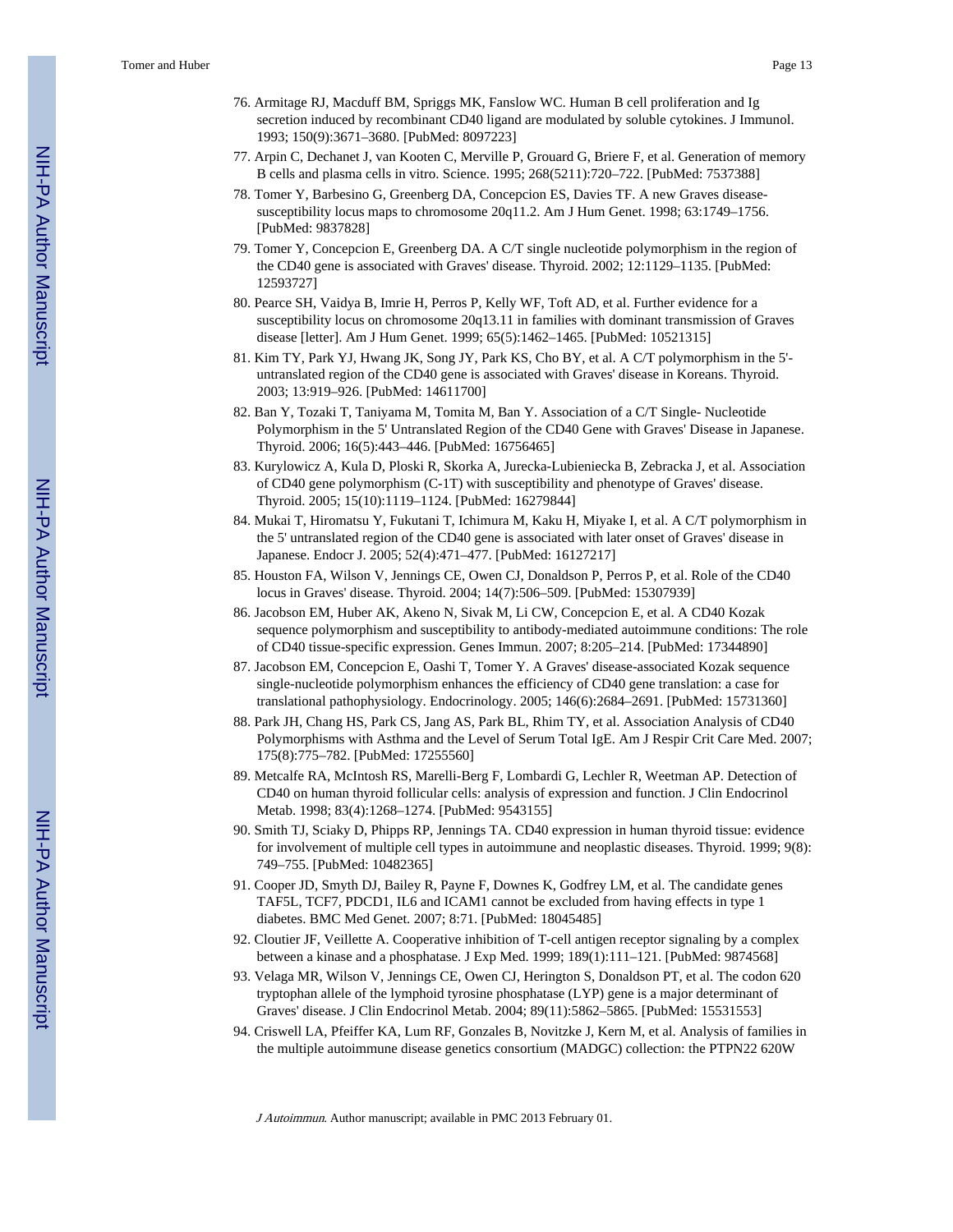allele associates with multiple autoimmune phenotypes. Am J Hum Genet. 2005; 76(4):561–571. [PubMed: 15719322]

- 95. Begovich AB, Carlton VE, Honigberg LA, Schrodi SJ, Chokkalingam AP, Alexander HC, et al. A missense single-nucleotide polymorphism in a gene encoding a protein tyrosine phosphatase (PTPN22) is associated with rheumatoid arthritis. Am J Hum Genet. 2004; 75(2):330–337. [PubMed: 15208781]
- 96. Kyogoku C, Langefeld CD, Ortmann WA, Lee A, Selby S, Carlton VE, et al. Genetic association of the R620W polymorphism of protein tyrosine phosphatase PTPN22 with human SLE. Am J Hum Genet. 2004; 75(3):504–507. [PubMed: 15273934]
- 97. Bottini N, Musumeci L, Alonso A, Rahmouni S, Nika K, Rostamkhani M, et al. A functional variant of lymphoid tyrosine phosphatase is associated with type I diabetes. Nat Genet. 2004; 36(4):337–338. [PubMed: 15004560]
- 98. Smyth D, Cooper JD, Collins JE, Heward JM, Franklyn JA, Howson JM, et al. Replication of an association between the lymphoid tyrosine phosphatase locus (LYP/PTPN22) with type 1 diabetes, and evidence for its role as a general autoimmunity locus. Diabetes. 2004; 53(11):3020–3023. [PubMed: 15504986]
- 99. Ban Y, Tozaki T, Taniyama M, Tomita M, Ban Y. The codon 620 single nucleotide polymorphism of the protein tyrosine phosphatase-22 gene does not contribute to autoimmune thyroid disease susceptibility in the Japanese. Thyroid. 2005; 15(10):1115–1118. [PubMed: 16279843]
- 100. Vang T, Congia M, Macis MD, Musumeci L, Orru V, Zavattari P, et al. Autoimmune-associated lymphoid tyrosine phosphatase is a gain-of-function variant. Nat Genet. 2005; 37(12):1317– 1319. [PubMed: 16273109]
- 101. Charreire J. Immune mechanisms in autoimmune thyroiditis. Adv Immunol. 1989; 46:263–334. [PubMed: 2675564]
- 102. Stafford EA, Rose NR. Newer insights into the pathogenesis of experimental autoimmune thyroiditis. Int Rev Immunol. 2000; 19(6):501–533. [PubMed: 11129113]
- 103. Tomer Y, Greenberg DA, Concepcion E, Ban Y, Davies TF. Thyroglobulin is a thyroid specific gene for the familial autoimmune thyroid diseases. J Clin Endocrinol Metab. 2002; 87(1):404– 407. [PubMed: 11788684]
- 104. Collins JE, Heward JM, Carr-Smith J, Daykin J, Franklyn JA, Gough SCL. Association of a rare thyroglobulin gene microsatellite variant with autoimmune thyroid disease. J Clin Endocrinol Metab. 2003; 88:5039–5042. [PubMed: 14557492]
- 105. Tomer Y, Greenberg D. The thyroglobulin gene as the first thyroid-specific susceptibility gene for autoimmune thyroid disease. Trends Mol Med. 2004; 10(7):306–308. [PubMed: 15242677]
- 106. Ban Y, Tozaki T, Taniyama M, Tomita M, Ban Y. Association of a thyroglobulin gene polymorphism with Hashimoto's thyroiditis in the Japanese population. Clin Endocrinol (Oxf). 2004; 61(2):263–268. [PubMed: 15272924]
- 107. Hsiao JY, Hsieh MC, Tien KJ, Hsu SC, Shin SJ, Lin SR. Association between a C/T polymorphism in exon 33 of the thyroglobulin gene is associated with relapse of Graves' hyperthyroidism after antithyroid withdrawal in Taiwanese. J Clin Endocrinol Metab. 2007; 92(8):3197–3201. [PubMed: 17550957]
- 108. Hsiao JY, Hsieh MC, Tien KJ, Hsu SC, Lin SR, Ke DS. Exon 33 T/T genotype of the thyroglobulin gene is a susceptibility gene for Graves' disease in Taiwanese and exon 12 C/C genotype protects against it. Clin Exp Med. 2008; 8(1):17–21. [PubMed: 18385936]
- 109. Sakai K, Shirasawa S, Ishikawa N, Ito K, Tamai H, Kuma K, et al. Identification of susceptibility loci for autoimmune thyroid disease to 5q31-q33 and Hashimoto's thyroiditis to 8q23-q24 by multipoint affected sib-pair linkage analysis in Japanese. Hum Mol Genet. 2001; 10(13):1379– 1386. [PubMed: 11440990]
- 110. Ban Y, Greenberg DA, Concepcion E, Skrabanek L, Villanueva R, Tomer Y. Amino acid substitutions in the thyroglobulin gene are associated with susceptibility to human and murine autoimmune thyroid disease. Proc Natl Acad Sci USA. 2003; 100:15119–15124. [PubMed: 14657345]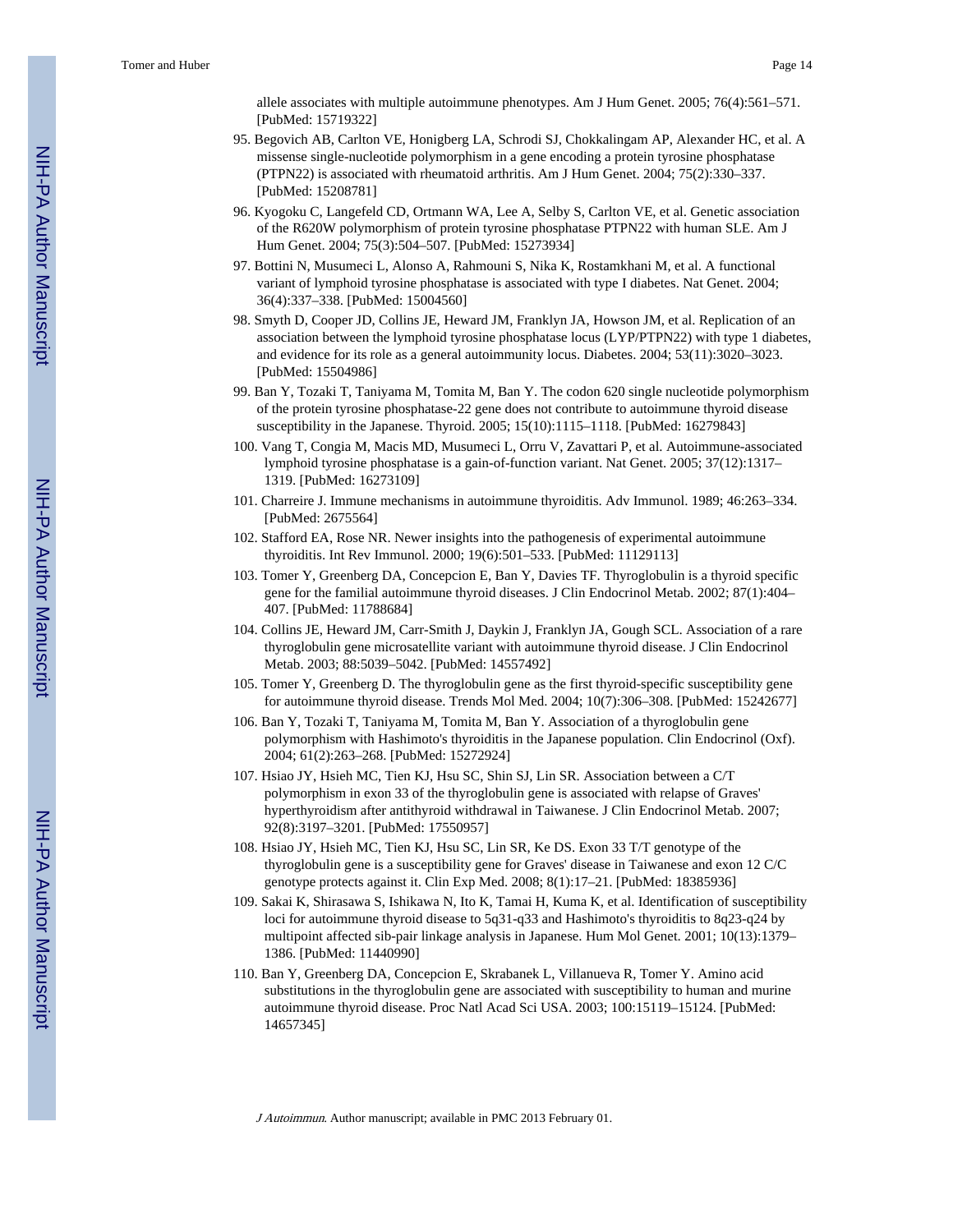- 111. Hodge SE, Ban Y, Strug LJ, Greenberg DA, Davies TF, Concepcion ES, et al. Possible Interaction Between HLA-DRbeta1 and Thyroglobulin Variants in Graves' Disease. Thyroid. 2006; 16(4):351–355. [PubMed: 16646680]
- 112. Tonacchera M, Pinchera A. Thyrotropin receptor polymorphisms and thyroid diseases. J Clin Endocrinol Metab. 2000; 85(8):2637–2639. [PubMed: 10946858]
- 113. Cuddihy RM, Dutton CM, Bahn RS. A polymorphism in the extracellular domain of the thyrotropin receptor is highly associated with autoimmune thyroid disease in females. Thyroid. 1995; 5:89–95. [PubMed: 7544179]
- 114. Chistyakov DA, Savost'anov KV, Turakulov RI, Petunina NA, Trukhina LV, Kudinova AV, et al. Complex association analysis of graves disease using a set of polymorphic markers. Mol Genet Metab. 2000; 70(3):214–218. [PubMed: 10924276]
- 115. Allahabadia A, Heward JM, Mijovic C, Carr-Smith J, Daykin J, Cockram C, et al. Lack of association between polymorphism of the thyrotropin receptor gene and Graves' disease in United Kingdom and Hong Kong Chinese patients: case control and family-based studies. Thyroid. 1998; 8:777–780. [PubMed: 9777748]
- 116. Kotsa KD, Watson PF, Weetman AP. No association between a thyrotropin receptor gene polymorphism and Graves' disease in the female population. Thyroid. 1997; 7:31–33. [PubMed: 9086566]
- 117. Simanainen J, Kinch A, Westermark K, Winsa B, Bengtsson M, Schuppert F, et al. Analysis of mutations in exon 1 of the human thyrotropin receptor gene: high frequency of the D36H and P52T polymorphic variants. Thyroid. 1999; 9:7–11. [PubMed: 10037069]
- 118. Kaczur V, Takacs M, Szalai C, Falus A, Nagy Z, Berencsi G, et al. Analysis of the genetic variability of the 1st (CCC/ACC, P52T) and the 10th exons (bp 1012-1704) of the TSH receptor gene in Graves' disease. Eur J Immunogenet. 2000; 27(1):17–23. [PubMed: 10651846]
- 119. Hiratani H, Bowden DW, Ikegami S, Shirasawa S, Shimizu A, Iwatani Y, et al. Multiple SNPs in intron 7 of thyrotropin receptor are associated with Graves' disease. J Clin Endocrinol Metab. 2005; 90(5):2898–2903. [PubMed: 15741259]
- 120. Ho SC, Goh SS, Khoo DH. Association of Graves' disease with intragenic polymorphism of the thyrotropin receptor gene in a cohort of Singapore patients of multi-ethnic origins. Thyroid. 2003; 13(6):523–528. [PubMed: 12930595]
- 121. Dechairo BM, Zabaneh D, Collins J, Brand O, Dawson GJ, Green AP, et al. Association of the TSHR gene with Graves' disease: the first disease specific locus. Eur J Hum Genet. 2005; 13(11): 1223–1230. [PubMed: 16106256]
- 122. Yin X, Latif R, Bahn R, Tomer Y, Davies TF. Influence of the TSH Receptor Gene on Susceptibility to Graves' Disease and Graves' Ophthalmopathy. Thyroid. 2008; 18(11):1201– 1206. [PubMed: 18925838]
- 123. Graves PN, Tomer Y, Davies TF. Cloning and sequencing of a 1.3 kb variant of human thyrotropin receptor mRNA lacking the transmembrane domain. Biochem Biophys Res Commun. 1992; 187:1135–1143. [PubMed: 1530609]
- 124. Kakinuma A, Nagayama Y. Multiple messenger ribonucleic acid transcripts and revised gene organization of the human TSH receptor. Endocr J. 2002; 49(2):175–180. [PubMed: 12081236]
- 125. Brix TH, Kyvik KO, Christensen K, Hegedus L. Evidence for a major role of heredity in Graves' disease: a population- based study of two Danish twin cohorts. J Clin Endocrinol Metab. 2001; 86(2):930–934. [PubMed: 11158069]
- 126. Rose NR, Bonita R, Burek CL. Iodine: an environmental trigger of thyroiditis. Autoimmun Rev. 2002; 1(1–2):97–103. [PubMed: 12849065]
- 127. Li HS, Jiang HY, Carayanniotis G. Modifying effects of iodine on the immunogenicity of thyroglobulin peptides. J Autoimmun. 2007; 28(4):171–176. [PubMed: 17327138]
- 128. Oppenheim Y, Ban Y, Tomer Y. Interferon induced Autoimmune Thyroid Disease (AITD): a model for human autoimmunity. Autoimmun Rev. 2004; 3(5):388–393. [PubMed: 15288006]
- 129. Tomer Y, Davies TF. Infections and autoimmune endocrine disease. Baillière's Clin Endocrinol Metab. 1995; 9:47–70.
- 130. Tomer Y, Davies TF. Infection, Thyroid Disease and Autoimmunity. Endocr Rev. 1993; 14:107– 120. [PubMed: 8491150]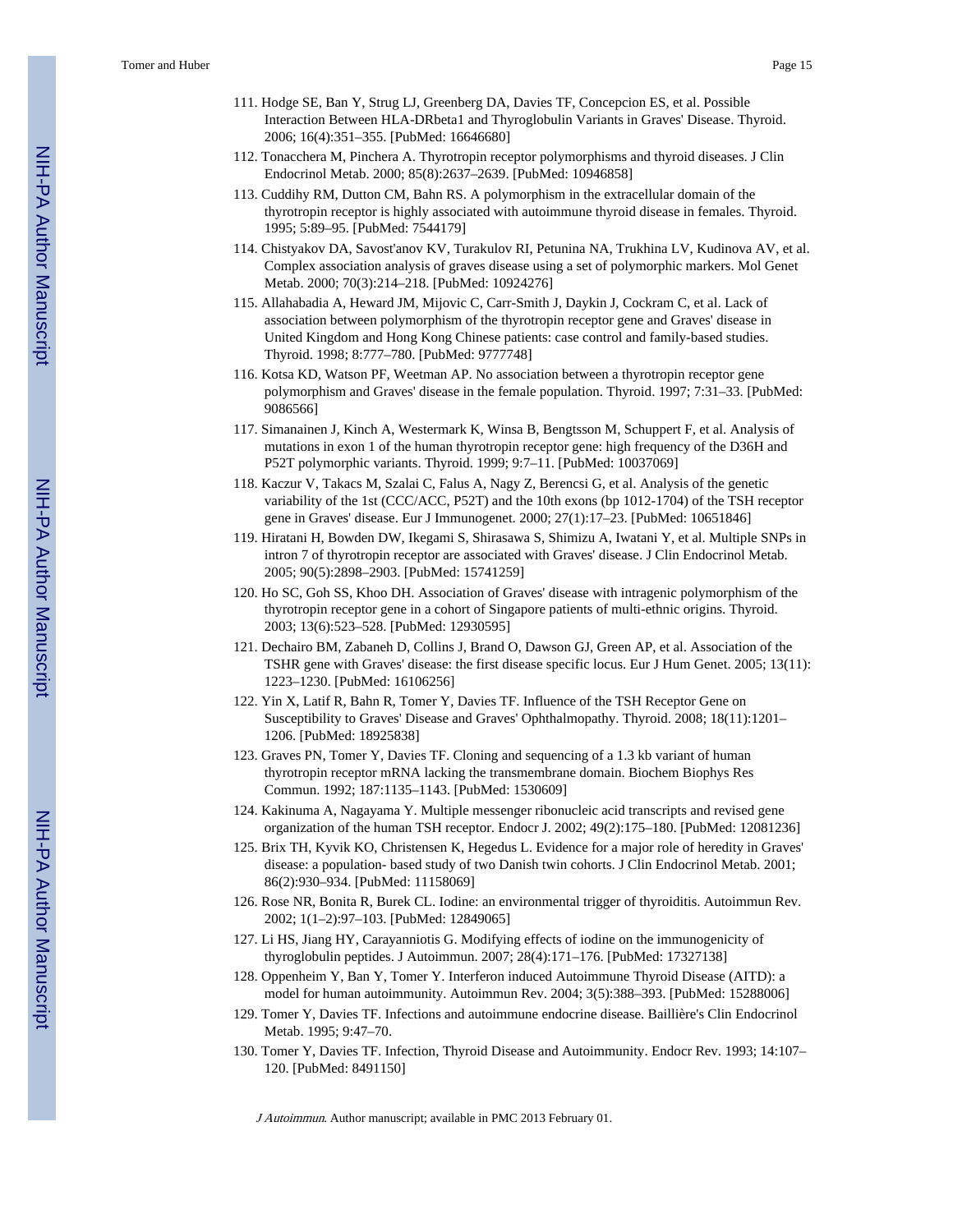- 131. Cox SP, Phillips DI, Osmond C. Does infection initiate Graves disease? A population based 10 year study. Autoimmunity. 1989; 4(1–2):43–49. [PubMed: 2491641]
- 132. Phillips DI, Barker DJ, Rees Smith B, Didcote S, Morgan D. The geographical distribution of thyrotoxicosis in England according to the presence or absence of TSH-receptor antibodies. Clin Endocrinol (Oxf). 1985; 23:283–287. [PubMed: 3000650]
- 133. Valtonen VV, Ruutu P, Varis K, Ranki M, Malkamaki M, Makela PH. Serological evidence for the role of bacterial infections in the pathogenesis of thyroid diseases. Acta Med Scand. 1986; 219:105–111. [PubMed: 3754083]
- 134. Wenzel BE, Heesemann J, Wenzel KW, Scriba PC. Antibodies to plasmidencoded proteins of enteropathogenic Yersinia in patients with autoimmune thyroid disease [letter]. Lancet. 1988; 1(8575-6):56. [PubMed: 2891918]
- 135. Corapcioglu D, Tonyukuk V, Kiyan M, Yilmaz AE, Emral R, Kamel N, et al. Relationship between thyroid autoimmunity and Yersinia enterocolitica antibodies. Thyroid. 2002; 12(7):613– 617. [PubMed: 12193307]
- 136. Brix TH, Hansen PS, Hegedus L, Wenzel BE. Too early to dismiss Yersinia enterocolitica infection in the aetiology of Graves' disease: evidence from a twin case-control study. Clin Endocrinol (Oxf). 2008; 69(3):491–496. [PubMed: 18284638]
- 137. Chatzipanagiotou S, Legakis JN, Boufidou F, Petroyianni V, Nicolaou C. Prevalence of Yersinia plasmid-encoded outer protein (Yop) class-specific antibodies in patients with Hashimoto's thyroiditis. Clin Microbiol Infect. 2001; 7(3):138–143. [PubMed: 11318812]
- 138. Kraemer MH, Donadi EA, Tambascia MA, Magna LA, Prigenzi LS. Relationship between HLA antigens and infectious agents in contributing towards the development of Graves' disease. Immunol Invest. 1998; 27(1–2):17–29. [PubMed: 9561915]
- 139. Nagasaka A, Nakai A, Oda N, Kotake M, Iwase K, Yoshida S. Reverse transcriptase is elevated in the thyroid tissue from Graves' disease patients. Clin Endocrinol (Oxf). 2000; 53(2):155–159. [PubMed: 10931095]
- 140. Jaspan JB, Luo H, Ahmed B, Tenenbaum S, Voss T, Sander DM, et al. Evidence for a retroviral trigger in Graves' disease. Autoimmunity. 1995; 20(2):135–142. [PubMed: 7578870]
- 141. Jaspan JB, Sullivan K, Garry RF, Lopez M, Wolfe M, Clejan S, et al. The interaction of a type A retroviral particle and class II human leukocyte antigen susceptibility genes in the pathogenesis of Graves' disease. J Clin Endocrinol Metab. 1996; 81(6):2271–2279. [PubMed: 8964863]
- 142. Yokoi K, Kawai H, Akaike M, Mine H, Saito S. Presence of human Tlymphotropic virus type IIrelated genes in DNA of peripheral leukocytes from patients with autoimmune thyroid diseases. J Med Virol. 1995; 45(4):392–398. [PubMed: 7666041]
- 143. Tomoyose T, Komiya I, Takara M, Yabiku K, Kinjo Y, Shimajiri Y, et al. Cytotoxic Tlymphocyte antigen-4 gene polymorphisms and human T-cell lymphotrophic virus-1 infection: their associations with Hashimoto's thyroiditis in Japanese patients. Thyroid. 2002; 12(8):673– 677. [PubMed: 12225635]
- 144. de Luis DA, Varela C, de La CH, Canton R, de Argila CM, San Roman AL, et al. Helicobacter pylori infection is markedly increased in patients with autoimmune atrophic thyroiditis. J Clin Gastroenterol. 1998; 26(4):259–263. [PubMed: 9649006]
- 145. Figura N, Di Cairano G, Lore F, Guarino E, Gragnoli A, Cataldo D, et al. The infection by Helicobacter pylori strains expressing CagA is highly prevalent in women with autoimmune thyroid disorders. J Physiol Pharmacol. 1999; 50(5):817–826. [PubMed: 10695561]
- 146. Tomer Y, Villanueva R. Hepatitis C and thyroid autoimmunity: is there a link? Am J Med. 2004; 117(1):60–61. [PubMed: 15210391]
- 147. Boadas J, Rodriguez-Espinosa J, Enriquez J, Miralles F, Martinez-Cerezo FJ, Gonzalez P, et al. Prevalence of thyroid autoantibodies is not increased in blood donors with hepatitis C virus infection. J Hepatol. 1995; 22(6):611–615. [PubMed: 7560854]
- 148. Ganne-Carrie N, Medini A, Coderc E, Seror O, Christidis C, Grimbert S, et al. Latent autoimmune thyroiditis in untreated patients with HCV chronic hepatitis: a case-control study. J Autoimmun. 2000; 14(2):189–193. [PubMed: 10677250]
- 149. Fernandez-Soto L, Gonzalez A, Escobar-Jimenez F, Vazquez R, Ocete E, Olea N, et al. Increased risk of autoimmune thyroid disease in hepatitis C vs hepatitis B before, during, and after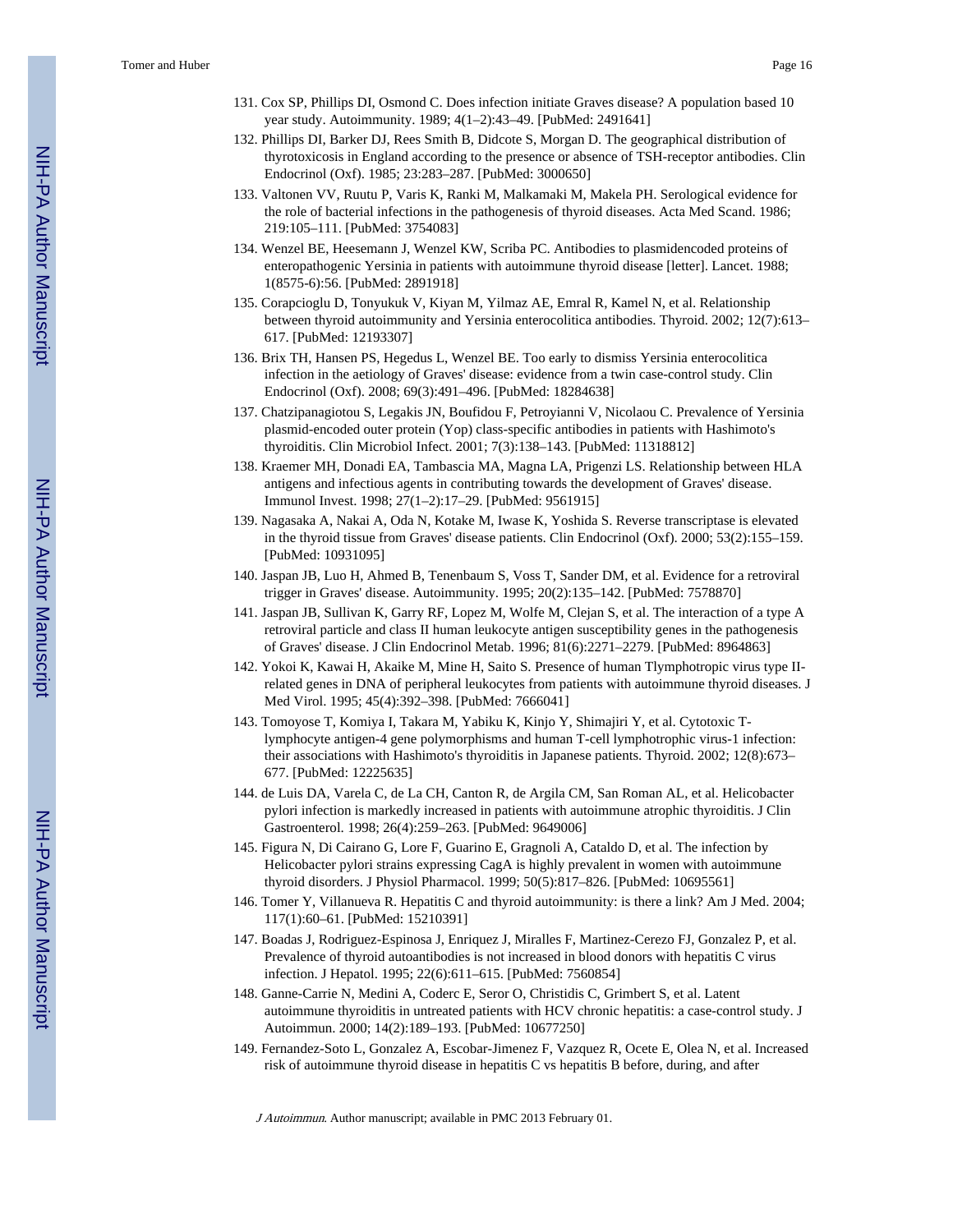discontinuing interferon therapy. Arch Intern Med. 1998; 158(13):1445–1448. [PubMed: 9665354]

- 150. Antonelli A, Ferri C, Pampana A, Fallahi P, Nesti C, Pasquini M, et al. Thyroid disorders in chronic hepatitis C. Am J Med. 2004; 117(1):10–13. [PubMed: 15210382]
- 151. Tran A, Quaranta JF, Benzaken S, Thiers V, Chau HT, Hastier P, et al. High prevalence of thyroid autoantibodies in a prospective series of patients with chronic hepatitis C before interferon therapy. Hepatology. 1993; 18(2):253–257. [PubMed: 7687977]
- 152. Watanabe U, Hashimoto E, Hisamitsu T, Obata H, Hayashi N. The risk factor for development of thyroid disease during interferon-alpha therapy for chronic hepatitis C. Am J Gastroenterol. 1994; 89(3):399–403. [PubMed: 8122653]
- 153. Carella C, Amato G, Biondi B, Rotondi M, Morisco F, Tuccillo C, et al. Longitudinal study of antibodies against thyroid in patients undergoing interferonalpha therapy for HCV chronic hepatitis. Horm Res. 1995; 44(3):110–114. [PubMed: 7590640]
- 154. Roti E, Minelli R, Giuberti T, Marchelli S, Schianchi C, Gardini E, et al. Multiple changes in thyroid function in patients with chronic active HCV hepatitis treated with recombinant interferon-alpha. Am J Med. 1996; 101(5):482–487. [PubMed: 8948271]
- 155. Marazuela M, Garcia-Buey L, Gonzalez-Fernandez B, Garcia-Monzon C, Arranz A, Borque MJ, et al. Thyroid autoimmune disorders in patients with chronic hepatitis C before and during interferon-alpha therapy. Clin Endocrinol (Oxf). 1996; 44(6):635–642. [PubMed: 8759175]
- 156. Carella C, Mazziotti G, Morisco F, Rotondi M, Cioffi M, Tuccillo C, et al. The addition of ribavirin to interferon-alpha therapy in patients with hepatitis C virusrelated chronic hepatitis does not modify the thyroid autoantibody pattern but increases the risk of developing hypothyroidism. Eur J Endocrinol. 2002; 146(6):743–749. [PubMed: 12039693]
- 157. Antonelli A, Ferri C, Fallahi P, Ferrari SM, Ghinoi A, Rotondi M, et al. Thyroid disorders in chronic hepatitis C virus infection. Thyroid. 2006; 16(6):563–572. [PubMed: 16839258]
- 158. Benoist C, Mathis D. Autoimmunity. The pathogen connection. Nature. 1998; 394(6690):227– 228. [PubMed: 9685154]
- 159. Oldstone MBA. Molecular mimicry and autoimmune diseases. Cell. 1987; 50:819–820. [PubMed: 3621346]
- 160. Fournie GJ, Mas M, Cautain B, Savignac M, Subra JF, Pelletier L, et al. Induction of autoimmunity through bystander effects. Lessons from immunological disorders induced by heavy metals. J Autoimmun. 2001; 16(3):319–326. [PubMed: 11334498]
- 161. Shenkman L, Bottone EJ. Antibodies to Yersinia enterocolitica in thyroid disease. Ann Intern Med. 1976; 85:735–739. [PubMed: 1036668]
- 162. Arata N, Ando T, Unger P, Davies TF. By-stander activation in autoimmune thyroiditis: studies on experimental autoimmune thyroiditis in the GFP+ fluorescent mouse. Clin Immunol. 2006; 121(1):108–117. [PubMed: 16916620]
- 163. Akeno N, Blackard JT, Tomer Y. HCV E2 protein binds directly to thyroid cells and induces IL-8 production: a new mechanism for HCV induced thyroid autoimmunity. J Autoimmun. 2008; 31(4):339–344. [PubMed: 18799285]
- 164. Laskus T, Radkowski M, Wang LF, Vargas H, Rakela J. Search for hepatitis C virus extrahepatic replication sites in patients with acquired immunodeficiency syndrome: specific detection of negative-strand viral RNA in various tissues. Hepatology. 1998; 28(5):1398–1401. [PubMed: 9794927]
- 165. Bartolome J, Rodriguez-Inigo E, Quadros P, Vidal S, Pascual-Miguelanez I, Rodriguez-Montes JA, et al. Detection of hepatitis C virus in thyroid tissue from patients with chronic HCV infection. J Med Virol. 2008; 80(9):1588–1594. [PubMed: 18649346]
- 166. Zois C, Stavrou I, Svarna E, Seferiadis K, Tsatsoulis A. Natural course of autoimmune thyroiditis after elimination of iodine deficiency in northwestern Greece. Thyroid. 2006; 16(3):289–293. [PubMed: 16571092]
- 167. Laurberg P, Bulow P, I, Pedersen KM, Vestergaard H. Low incidence rate of overt hypothyroidism compared with hyperthyroidism in an area with moderately low iodine intake. Thyroid. 1999; 9(1):33–38. [PubMed: 10037074]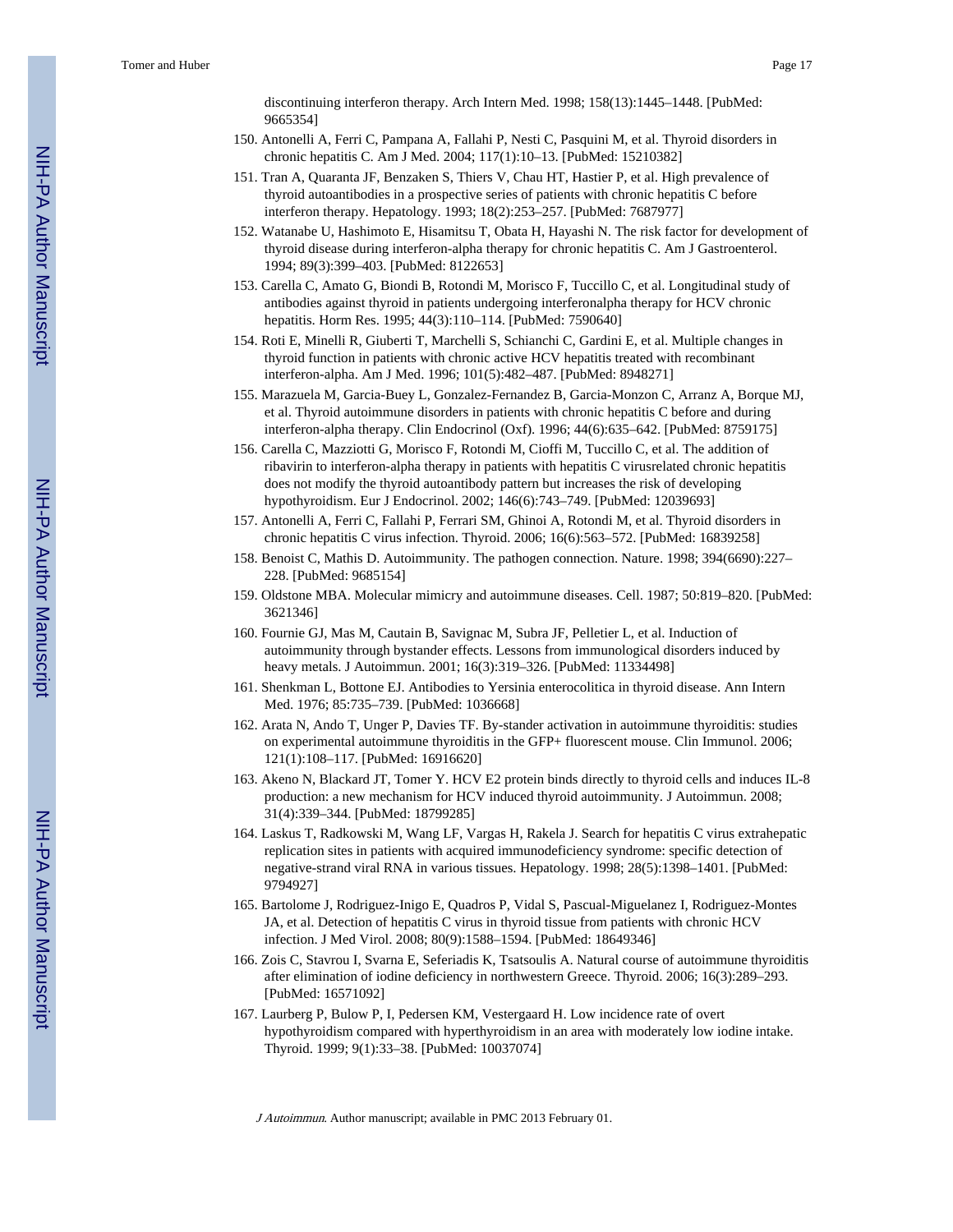- 168. Laurberg P, Pedersen KM, Vestergaard H, Sigurdsson G. High incidence of multinodular toxic goitre in the elderly population in a low iodine intake area vs. high incidence of Graves' disease in the young in a high iodine intake area: comparative surveys of thyrotoxicosis epidemiology in East-Jutland Denmark and Iceland. J Intern Med. 1991; 229(5):415–420. [PubMed: 2040867]
- 169. Papanastasiou L, Alevizaki M, Piperingos G, Mantzos E, Tseleni-Balafouta S, Koutras DA. The effect of iodine administration on the development of thyroid autoimmunity in patients with nontoxic goiter. Thyroid. 2000; 10(6):493–497. [PubMed: 10907993]
- 170. Pedersen IB, Laurberg P, Knudsen N, Jorgensen T, Perrild H, Ovesen L, et al. An increased incidence of overt hypothyroidism after iodine fortification of salt in Denmark: a prospective population study. J Clin Endocrinol Metab. 2007; 92(8):3122–3127. [PubMed: 17504896]
- 171. Bulow P, I, Laurberg P, Knudsen N, Jorgensen T, Perrild H, Ovesen L, et al. Increase in incidence of hyperthyroidism predominantly occurs in young people after iodine fortification of salt in Denmark. J Clin Endocrinol Metab. 2006; 91(10):3830–3834. [PubMed: 16849408]
- 172. Teng W, Shan Z, Teng X, Guan H, Li Y, Teng D, et al. Effect of iodine intake on thyroid diseases in China. N Engl J Med. 2006; 354(26):2783–2793. [PubMed: 16807415]
- 173. Trip MD, Wiersinga W, Plomp TA. Incidence, predictability, and pathogenesis of amiodaroneinduced thyrotoxicosis and hypothyroidism. Am J Med. 1991; 91(5):507–511. [PubMed: 1951413]
- 174. Coles AJ, Wing M, Smith S, Coraddu F, Greer S, Taylor C, et al. Pulsed monoclonal antibody treatment and autoimmune thyroid disease in multiple sclerosis. Lancet. 1999; 354(9191):1691– 1695. [PubMed: 10568572]
- 175. Knysz B, Bolanowski M, Klimczak M, Gladysz A, Zwolinska K. Graves' disease as an immune reconstitution syndrome in an HIV-1-positive patient commencing effective antiretroviral therapy: case report and literature review. Viral Immunol. 2006; 19(1):102–107. [PubMed: 16553555]
- 176. Sklar C, Whitton J, Mertens A, Stovall M, Green D, Marina N, et al. Abnormalities of the thyroid in survivors of Hodgkin's disease: data from the Childhood Cancer Survivor Study. J Clin Endocrinol Metab. 2000; 85(9):3227–3232. [PubMed: 10999813]
- 177. Vestergaard P. Smoking and thyroid disorders--a meta-analysis. Eur J Endocrinol. 2002; 146(2): 153–161. [PubMed: 11834423]
- 178. Yoshiuchi K, Kumano H, Nomura S, Yoshimura H, Ito K, Kanaji Y, et al. Stressful life events and smoking were associated with Graves' disease in women, but not in men. Psychosom Med. 1998; 60(2):182–185. [PubMed: 9560867]
- 179. Brix TH, Hansen PS, Kyvik KO, Hegedus L. Cigarette smoking and risk of clinically overt thyroid disease: a population-based twin case-control study. Arch Intern Med. 2000; 160(5):661– 666. [PubMed: 10724051]
- 180. Vestergaard P, Rejnmark L, Weeke J, Hoeck HC, Nielsen HK, Rungby J, et al. Smoking as a risk factor for Graves' disease, toxic nodular goiter, and autoimmune hypothyroidism. Thyroid. 2002; 12(1):69–75. [PubMed: 11838733]
- 181. Prummel MF, Wiersinga WM. Smoking and risk of Graves' disease [see comments]. JAMA. 1993; 269(4):479–482. [PubMed: 8419666]
- 182. Belin RM, Astor BC, Powe NR, Ladenson PW. Smoke exposure is associated with a lower prevalence of serum thyroid autoantibodies and thyrotropin concentration elevation and a higher prevalence of mild thyrotropin concentration suppression in the third National Health and Nutrition Examination Survey (NHANES III). J Clin Endocrinol Metab. 2004; 89(12):6077– 6086. [PubMed: 15579761]
- 183. Matos-Santos A, Nobre EL, Costa JGE, Nogueira PJ, Macedo A, Galvao-Teles A, et al. Relationship between the number and impact of stressful life events and the onset of Graves' disease and toxic nodular goitre. Clin Endocrinol. 2003; 55:15–19.
- 184. Winsa B, Adami H-O, Bergstrom R, Gamstedt A, Dahlberg PA, Adamson U, et al. Stressful life events and Graves' disease. Lancet. 1991; 338:1475–1479. [PubMed: 1683917]
- 185. Boscarino JA. Posttraumatic stress disorder and physical illness: results from clinical and epidemiologic studies. Ann N Y Acad Sci. 2004; 1032:141–153. [PubMed: 15677401]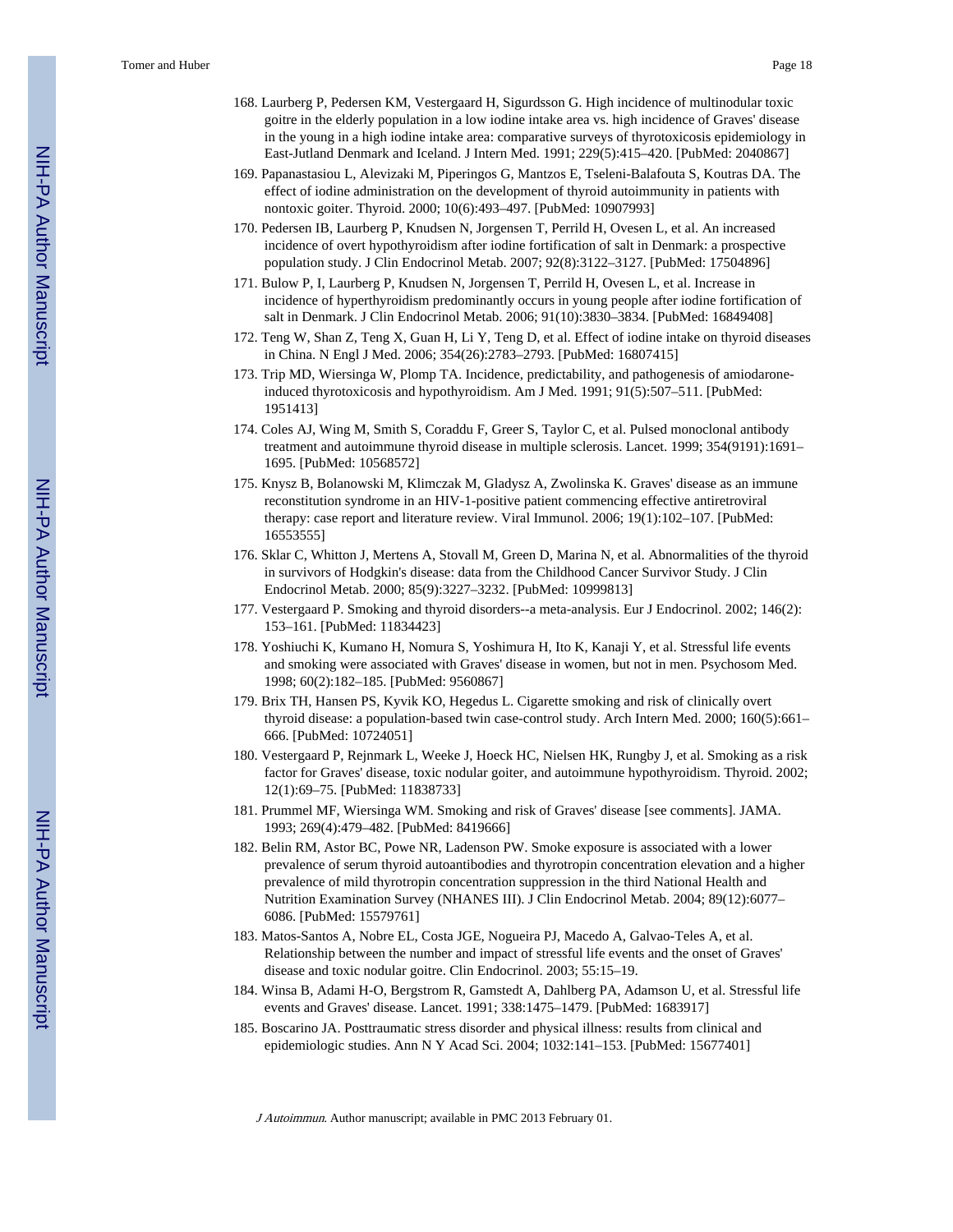NIH-PA Author Manuscript

NIH-PA Author Manuscript

| ۹      |  |
|--------|--|
| ć<br>ı |  |
|        |  |
|        |  |
|        |  |

Selected studies on the association between dietary iodine and autoimmune thyroid disease Selected studies on the association between dietary iodine and autoimmune thyroid disease

| Findings              | Following 29 children for 5 years after eliminating iodine deficiency, anti-<br>TPO and TG antibodies increased in frequency and level, and TSH levels<br>increased. | hypothyroidism, conversely, in areas where there was high iodine intake,<br>In areas of low iodine intake, hyperthyroidism was more common than<br>hypothyroidism was more common. | iodine intake, compared to East-Jutland, an area of low iodine intake. This<br>The incidence of GD was significantly higher in Iceland, an area of high<br>was most marked in the younger age groups. | patients developed TAb's, and FNA revealed 'lymphocytic infiltration in 10<br>All patients with goiter received 1 ml of iodized oil (480 mg iodine); 7<br>cases before and 27 cases after iodine injection | Iodization results in an increase in the incidence rate of hypothyroidism,<br>primarily in young and middle aged subjects. | Iodine fortification results in an increase in the incidence rate of<br>hyperthyroidism, mostly in young individuals | Administration of iodine oil intramuscularly resulted in the onset of transient<br>thyroid autoimmunity. | The prevalence of autoimmune thyroiditis was 1.3% in areas of excessive<br>iodine intake and 0.2% in areas of deficient iodine intake |
|-----------------------|----------------------------------------------------------------------------------------------------------------------------------------------------------------------|------------------------------------------------------------------------------------------------------------------------------------------------------------------------------------|-------------------------------------------------------------------------------------------------------------------------------------------------------------------------------------------------------|------------------------------------------------------------------------------------------------------------------------------------------------------------------------------------------------------------|----------------------------------------------------------------------------------------------------------------------------|----------------------------------------------------------------------------------------------------------------------|----------------------------------------------------------------------------------------------------------|---------------------------------------------------------------------------------------------------------------------------------------|
|                       | Epidemiological                                                                                                                                                      | Epidemiological                                                                                                                                                                    | Population based                                                                                                                                                                                      | Prpspective                                                                                                                                                                                                | Population based                                                                                                           | Population based                                                                                                     | Population based                                                                                         | Population based                                                                                                                      |
| Number of<br>Controls | Ź                                                                                                                                                                    | Ź                                                                                                                                                                                  | Ź                                                                                                                                                                                                     | ₿                                                                                                                                                                                                          | Ź                                                                                                                          | Ź                                                                                                                    | $\mathbb{X}^{\mathsf{A}}$                                                                                | ≿∖                                                                                                                                    |
| Number of<br>Patients | 29 children                                                                                                                                                          | 569,108 (persons×years studied)                                                                                                                                                    | East-Jutland) and 162 (Iceland)<br>220 <sub>0</sub>                                                                                                                                                   | $\frac{1}{4}$                                                                                                                                                                                              | 535,831                                                                                                                    | 535,83                                                                                                               | 40 (total)                                                                                               | 3018                                                                                                                                  |
| Associated<br>AITD    | 도                                                                                                                                                                    | HT/GD                                                                                                                                                                              | පි                                                                                                                                                                                                    | 뵤                                                                                                                                                                                                          | 뵤                                                                                                                          | 8                                                                                                                    | <b>GD/HT</b>                                                                                             | 툐                                                                                                                                     |
| Study<br>(ref)        | Zois et al. 2006 (166)                                                                                                                                               | Laurberg et al. 1999 (167)                                                                                                                                                         | Laurberg et al. 1991 (168)                                                                                                                                                                            | Papanastasiou et al 2000<br>(169)                                                                                                                                                                          | Pederson IB. et al. 2007<br>(170)                                                                                          | Pederson IB. et al. 2006<br>(171)                                                                                    | Papanastasiou L. et al 2000<br>(169)                                                                     | Teng et al. 2006 (172)                                                                                                                |

Tomer and Huber Page 19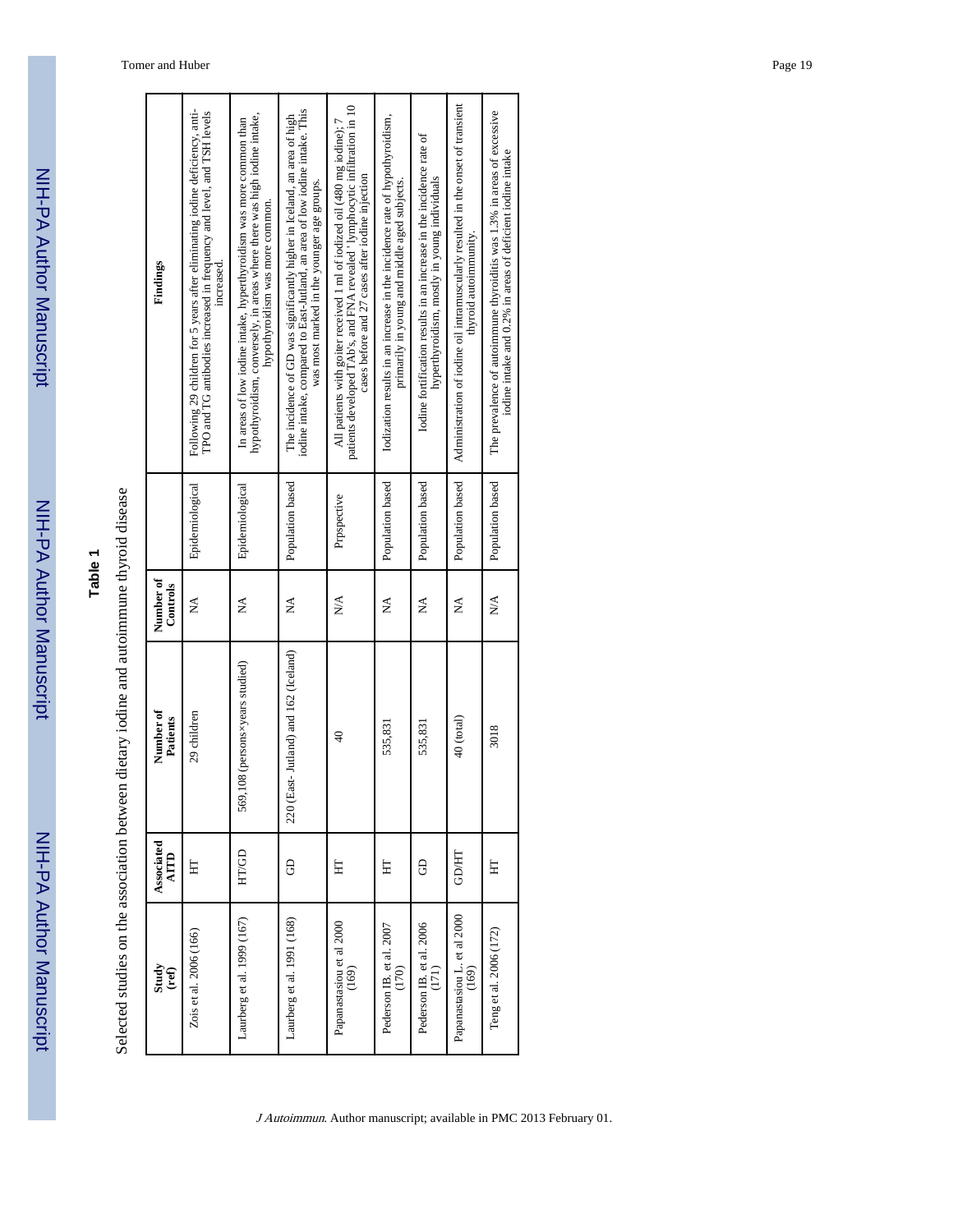#### **Table 2**

Selected studies on the association certain medications and thyroid autoimmunity.

| Study<br>(Ref)                            | Medication/<br><b>Treatment</b>      | <b>Associated</b><br><b>AITD</b> | <b>Number</b><br>0f<br><b>Patients</b> | <b>Findings</b>                                                                                                                                                                                                                                                                                                  |
|-------------------------------------------|--------------------------------------|----------------------------------|----------------------------------------|------------------------------------------------------------------------------------------------------------------------------------------------------------------------------------------------------------------------------------------------------------------------------------------------------------------|
| Reviewed in<br>Tomer Y. et al.<br>2006(6) | IFN-alpha                            | <b>GD/HT</b>                     | <b>NA</b>                              | Clinical disease (GD, HT, or destructive thyroiditis) was<br>seen in 5–10% of those that received IFN-alpha for treatment<br>of hepatitis, and thyroid autoantibodies appeard in 10–40%.                                                                                                                         |
| Trip MD. et al.<br>1991 (173)             | Amiodarone                           | <b>GD/HT</b>                     | 58                                     | Euthyroid patients treated with amiodarone for arrhythmias<br>had an incidence of thyrotoxicosis of 12.1% and an incidence<br>of hypothyroidism of 6.9%.                                                                                                                                                         |
| Coles AJ, et al.<br>1999 (174)            | Campath-1H (anti-CD52)               | GD                               | 37                                     | 12/27 multiple sclerosis patients treated with campath-1H<br>developed Graves' disease compared the incidence of only 1-<br>2% in untreated multiple sclerosis patients and those treated<br>with IFN-beta 1 b                                                                                                   |
| Knysz et al. 2006<br>(175)                | Antiretroviral                       | GD                               | $\mathbf{1}$                           | 27 years old HIV patient was treated with Stavudine,<br>lamivudine, amprenavir, and ritonavir. Two years later she<br>had high T4 and low TSH, with thyroid enlargement and<br>evelid retraction.                                                                                                                |
| SklarC, et al. 2000<br>(176)              | Irradiation for Hodgkin's<br>disease | GD/HT                            | 1791                                   | Of the 1791 Hodgkin's patients assessed, 34% had been<br>diagnosed with at least one thyroid abnormality.<br>Hypothyroidism was the most common disturbance with a<br>relative risk of 17.1. Hyperthyroidism was seen in 5% of<br>survivors giving an 8 fold greater incidence than reported in<br>the controls. |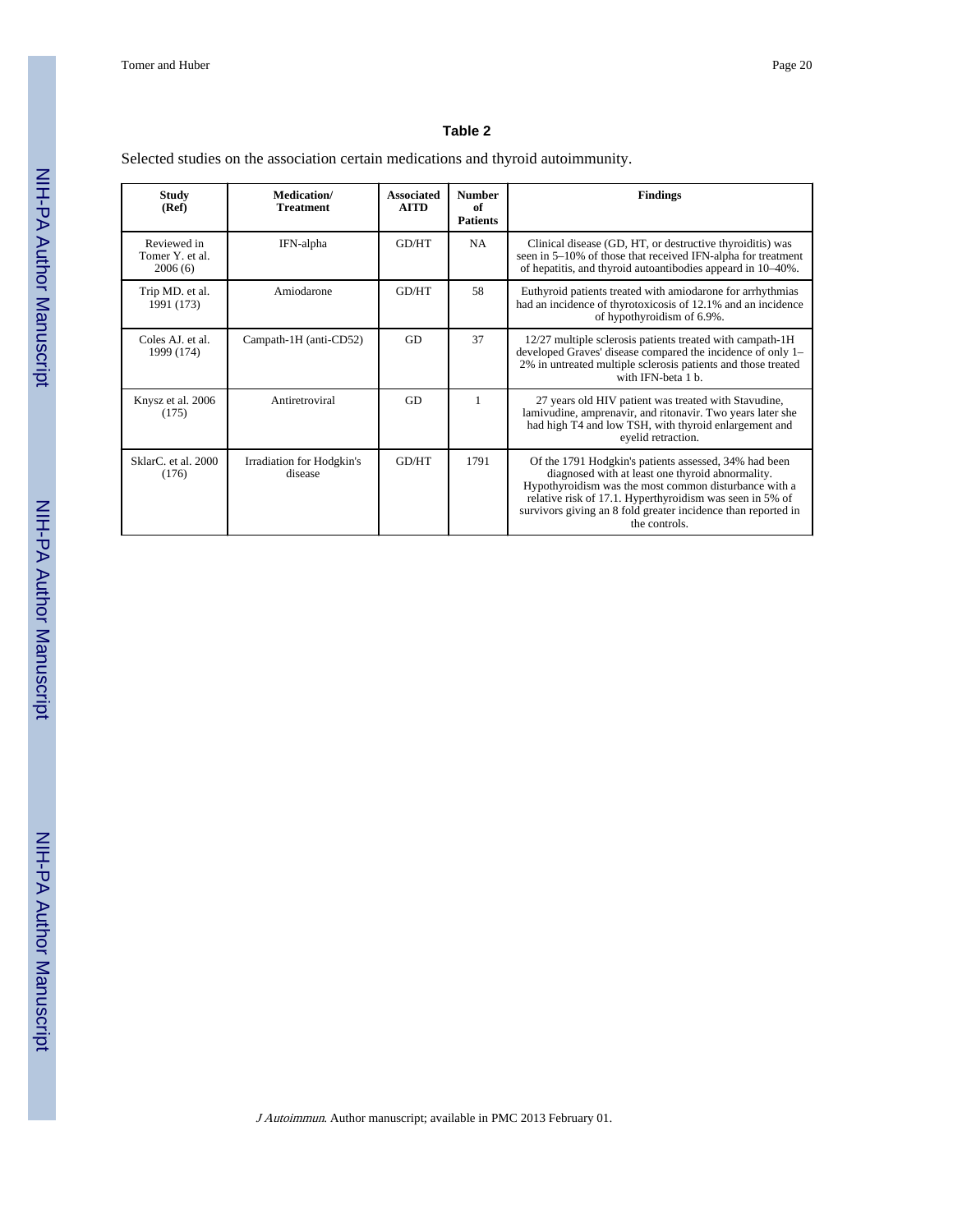## **Table 3**

Selected studies on the association between smoking and autoimmune thyroid disease (note that we did not include studies on the well-known association<br>between Graves' ophthalmopathy and smoking). Selected studies on the association between smoking and autoimmune thyroid disease (note that we did not include studies on the well-known association between Graves' ophthalmopathy and smoking).

| Findings              | Smokers that had quit smoking were associated with a lower risk to GD than<br>current smokers. | Smoking was associated with GD in women. | Smoking is associated with an increased risk of developing clinically overt<br>thyroid disease. | There is an increased risk of GD, HT, and TNG with ever smoking compared to<br>never smoking in women but not men. | Smoking was associated with GD and with more severe eye disease. Smoking was<br>not associated with HT | Smoking was associated with decreased frequency of thyroid autoantibodies and<br>elevated TSH |
|-----------------------|------------------------------------------------------------------------------------------------|------------------------------------------|-------------------------------------------------------------------------------------------------|--------------------------------------------------------------------------------------------------------------------|--------------------------------------------------------------------------------------------------------|-----------------------------------------------------------------------------------------------|
| Type of Study         | Meta-analysis                                                                                  | Matched case/control                     | Twin case/control                                                                               | 516/628/348   Matched case/control                                                                                 | Case/control                                                                                           | Population based                                                                              |
| Number of<br>Controls | ≸                                                                                              | 228                                      | 132                                                                                             |                                                                                                                    | 200                                                                                                    | ⊉                                                                                             |
| Number of<br>Patients | previous studies<br>data from 25                                                               | 228                                      | 132                                                                                             | 516/628/348                                                                                                        | 200/75/100                                                                                             | 15,592                                                                                        |
| Associated<br>AITD    |                                                                                                | e                                        |                                                                                                 |                                                                                                                    | <b>GD/HT/TNG</b>                                                                                       | TAb                                                                                           |
| Study<br>(Ref)        | Vestergaard P. 2002 (177)                                                                      | Yoshiuchi K. et al. 1998 (178)           | Heidberg T. et al. 2000 (179)                                                                   | Vestergaard P. et al. 2002 (180)   GD/HT/TNG                                                                       | Prummel M. et al. 1993 (181)                                                                           | Belin etwl. 2004 (182)                                                                        |